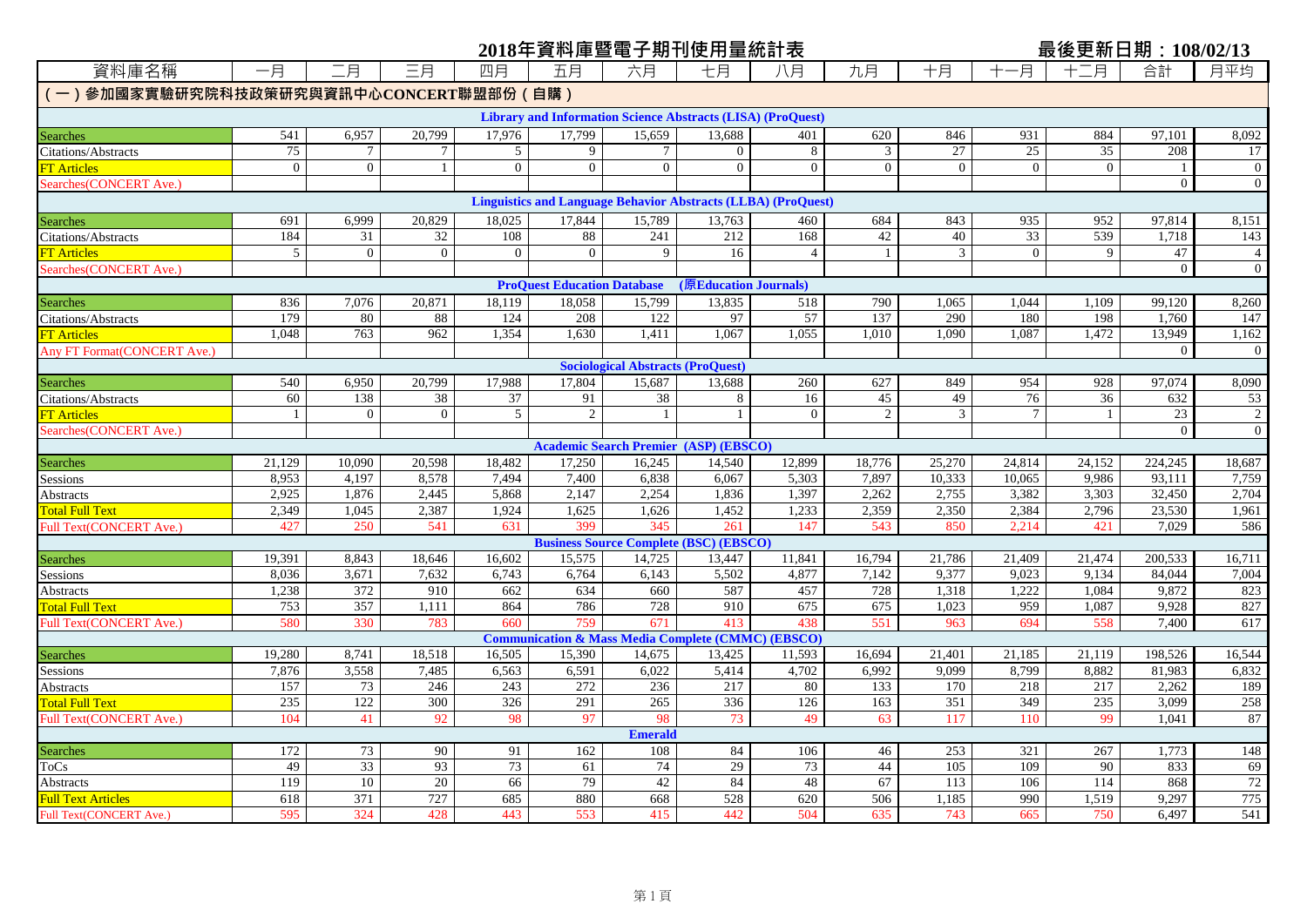|                                                |                |                |                |                |          |                               | 2018年資料庫暨電子期刊使用量統計表                         |                 |                |                |                | 最後更新日期: 108/02/13 |                |                  |
|------------------------------------------------|----------------|----------------|----------------|----------------|----------|-------------------------------|---------------------------------------------|-----------------|----------------|----------------|----------------|-------------------|----------------|------------------|
| 資料庫名稱                                          | 一月             | 二月             | 三月             | 四月             | 五月       | 六月                            | 七月                                          | 八月              | 九月             | 十月             | 一月<br>$^{+}$   | 十二月               | 合計             | 月平均              |
|                                                |                |                |                |                |          | <b>MLA (EBSCO)</b>            |                                             |                 |                |                |                |                   |                |                  |
| Searches                                       | 10,199         | 4.471          | 10.360         | 8,938          | 9.114    | 8,362                         | 6,853                                       | 8.915           | 16,706         | 21,292         | 20,970         | 20,963            | 147.143        | 12,262           |
| Sessions                                       | 4,205          | 1,818          | 4,358          | 3,736          | 3,967    | 3,444                         | 2,946                                       | 3,486           | 6,944          | 8,987          | 8,666          | 8,797             | 61,354         | 5,113            |
| <b>Abstracts</b>                               | 45             | 23             | 69             | 103            | 161      | 140                           | 94                                          | 40              | 377            | 206            | 121            | 187               | 1,566          | 131              |
| Searches (CONCERT Ave.)                        | 2,529          | 1,276          | 3,946          | 3,380          | 3,566    | 3,032                         | 2,342                                       | 2,215           | 3,738          | 5,033          | 4,608          | 4,570             | 40,235         | 3,353            |
|                                                |                |                |                |                |          | IEL                           |                                             |                 |                |                |                |                   |                |                  |
| <b>Searches</b>                                | 711            | 549            | 851            | 688            | 813      | 672                           | 894                                         | 760             | 876            | 1,550          | 1,195          | 1,804             | 11,363         | 947              |
| Abstracts                                      | 2,534          | 1,910          | 2,889          | 2,196          | 2,857    | 2,257                         | 2,883                                       | 2,334           | 2,386          | 2,338          | 1.969          | 3,006             | 29.559         | 2,463            |
| <b>Article Requests</b>                        | 3,997          | 2,785          | 3,764          | 2,884          | 3,841    | 3,241                         | 6,489                                       | 4,235           | 3,844          | 4,577          | 4,057          | 5,871             | 49,585         | 4,132            |
| Page Views                                     | 18,519         | 13,728         | 34,383         | 25,413         | 33,133   | 27,053                        | 38,300                                      | 32,202          | 30,067         | 29,177         | 26,901         | 39,734            | 348,610        | 29,051           |
| <b>Visits</b>                                  | 2,216          | 1,407          | 2,319          | 1,945          | 2,686    | 2,511                         | 2,694                                       | 2,423           | 2,189          | 2,962          | 2,553          | 3,137             | 29,042         | 2,420            |
| Full Text(CONCERT Ave.)                        | 9,823          | 5,169          | 9,377          | 7,680          | 9,559    | 8,365                         | 8,941                                       | 7,883           | 8,147          | 10,360         | 9,830          | 10,051            | 105,185        | 8,765            |
|                                                |                |                |                |                |          | <b>InCites JCR</b>            |                                             |                 |                |                |                |                   |                |                  |
| Sessions                                       | 633            | 522            | 1,024          | 1,257          | 922      | 995                           | 865                                         | 977             | 1,302          | 1,546          | 891            | 1,032             | 11,966         | 997              |
| <b>Record Views</b>                            | 205            | 116            | 470            | 303            | 303      | 611                           | 828                                         | 1,179           | 2,487          | 1.665          | 859            | 719               | 9.745          | 812              |
| <b>Oueries</b>                                 | 1.175          | 882            | 3.000          | 2,367          | 2.204    | 2,414                         | 1,936                                       | 2,772           | 5,096          | 3,580          | 1,658          | 1,676             | 28,760         | 2,397            |
| <b>Oueries(CONCERT Ave.)</b>                   | 1.001          | 662            | 1,427          | 1,522          | 1,773    | 2,183                         | 1,943                                       | 1,527           | 1,870          | 1,951          | 981            |                   | 16,840         | 1,403            |
|                                                |                |                |                |                |          | <b>JSTOR</b>                  |                                             |                 |                |                |                |                   |                |                  |
| <b>Searches</b>                                | 1,839          | 698            | 1,587          | 1,468          | 1,480    | 1,045                         | 707                                         | 551             | 977            | 1,460          | 1,393          | 1,686             | 14,891         | 1,241            |
| <b>Full Text</b>                               | 3,634          | 1,471          | 3,264          | 3,406          | 3,306    | 2,990                         | 2,337                                       | 1,672           | 2,368          | 3,448          | 3,556          | 3,684             | 35,136         | 2,928            |
| <b>Full-Text Page HTML(CONCERT</b>             |                |                |                |                |          | JSTOR無法提供單個資料庫使用統計            |                                             | · 因此恕不提供聯盟統計資訊  |                |                |                |                   | $\overline{0}$ | $\boldsymbol{0}$ |
|                                                |                |                |                |                |          |                               | <b>Nature Journals Online (Nature Only)</b> |                 |                |                |                |                   |                |                  |
| <b>Searches</b>                                | 157            | 101            | 274            | 305            | 241      | 194                           | 173                                         | 144             |                |                |                |                   | 1,589          | 132              |
| ToCs                                           | 87             | 73             | 59             | 42             | 45       | 33                            | 37                                          | 79              |                |                |                |                   | 455            | 38               |
| Abstracts                                      | $\theta$       | $\overline{0}$ | $\overline{0}$ | $\overline{0}$ | $\theta$ | $\overline{0}$                | $\overline{0}$                              | $\overline{0}$  |                |                |                |                   | $\Omega$       | $\overline{0}$   |
| <b>Full Text Total Requests</b>                | 1,628          | 1,009          | 2,376          | 2,053          | 2,468    | 2,418                         | 1,875                                       | 1,630           | 2,035          | 1,994          | 2,109          | 1,963             | 23,558         | 1,963            |
| <b>Full Text Total Requests (CONCERT Ave.)</b> | 962            | 753            | 1,315          | 1,049          | 1.292    | 981                           | 1,127                                       | 807             | 1,054          | 1,274          | 1,119          | 986               | 12,719         | 1,060            |
|                                                |                |                |                |                |          | <b>Naxos Music Library</b>    |                                             |                 |                |                |                |                   |                |                  |
| Total Logins                                   | 324            | 348            | 508            | 471            | 403      | 404                           | 303                                         | 315             | 370            | 343            | 394            | 337               | 4,520          | 377              |
|                                                | 9,951          | 3,304          | 5,916          | 6,720          | 2,969    | 2,294                         | 1,641                                       | 2,404           | 2,496          | 1,356          | 1,692          | 2,139             | 42,882         | 3,574            |
| Total number of Turnaways                      | $\overline{0}$ | $\overline{0}$ | 14             | 10             | 16       | $\tau$                        | $\overline{0}$                              | 28              | $\overline{4}$ | $\overline{0}$ | $\overline{0}$ | 18                | 97             | 8                |
| Total number of tracks played(CONCERT Ave.)    | 1.683          | 799            | 1.597          | 1.321          | 858      | 826                           | 755                                         | 522             | 736            | 853            | 878            |                   | 10,828         | 902              |
|                                                |                |                |                |                |          | <b>Oxford Art Online</b>      |                                             |                 |                |                |                |                   |                |                  |
| Searches                                       | 102            | 48             | 242            | 343            | 133      | 133                           | 41                                          | 48              | 112            | 164            | 73             | 112               | 1,551          | 129              |
| Sessions                                       | 38             | 20             | 74             | 71             | 56       | 36                            | 14                                          | $7\phantom{.0}$ | 30             | 56             | 65             | 54                | 521            | 43               |
| <b>Full Texts</b>                              | 25             | 55             | 67             | 88             | 54       | 52                            | 14                                          | 28              | 49             | 69             | 51             | 65                | 617            | 51               |
| <b>Section Requested(CONCERT</b>               | 46             | 17             | 49             | 32             | 25       | 39                            | 9                                           | 10              | 62             | 52             |                |                   | 341            | 28               |
|                                                |                |                |                |                |          | <b>Oxford Journals Online</b> |                                             |                 |                |                |                |                   |                |                  |
| Full-Texts (現刊)                                | 1,213          | 657            | 1,524          | 1,533          | 1,901    | 1.608                         | 1,645                                       | 1,015           | 1,103          | 1,518          | 1,471          | 1,905             | 17,093         | 1,424            |
| Full-Texts (過刊)                                | 31             | 24             | 36             | 43             | 47       | 44                            | 41                                          | 45              | 37             | 21             | 43             |                   | 412            | 34               |
| Full-Text(CONCERT Ave.)                        | 2,074          | 1,371          | 2,288          | 2,105          | 2,765    | 2,452                         | 2,301                                       | 2,333           | 2,232          | 2,509          |                |                   | 22,430         | 1,869            |
|                                                |                |                |                |                |          | <b>Oxford Music Online</b>    |                                             |                 |                |                |                |                   |                |                  |
| Searches                                       | 1,489          | 506            | 1,005          | 1,274          | 640      | 580                           | 1,001                                       | 242             | 899            | 2,432          | 1,159          | 1,015             | 12,242         | 1,020            |
| Sessions                                       | 265            | 224            | 479            | 506            | 305      | 198                           | 152                                         | 103             | 309            | 832            | 876            | 461               | 4,710          | 393              |
| <b>Full Texts</b>                              | 1,303          | 391            | 934            | 982            | 607      | 455                           | 4,515                                       | 227             | 741            | 1,861          | 969            | 879               | 13,864         | 1,155            |
| <b>Section Requested(CONCERT</b>               | 162            | 70             | 150            | 154            | 192      | 103                           | 325                                         | 30              | 101            | 205            |                |                   | 1.492          | 124              |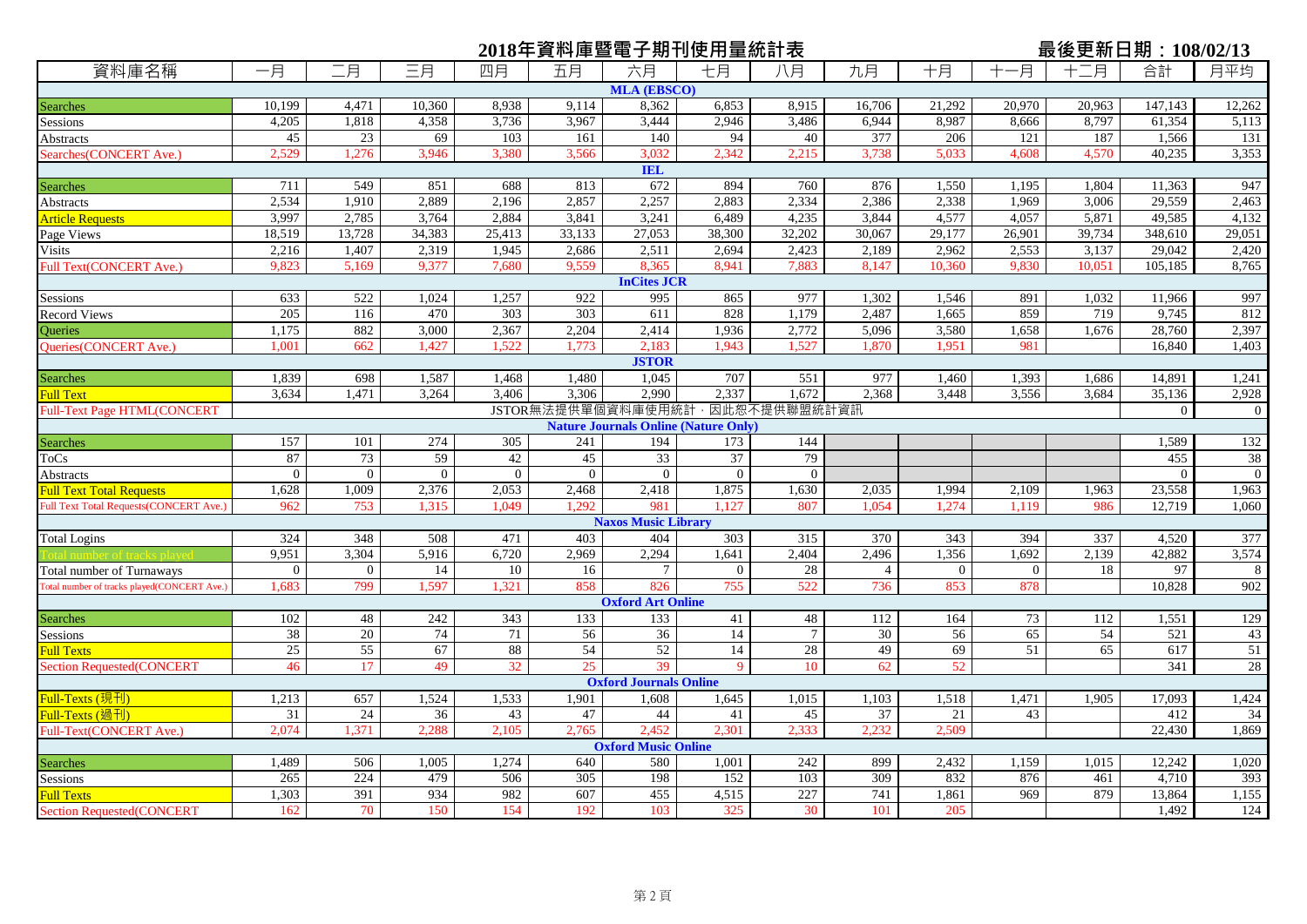|                                          |          |                 |                |                |                | 2018年資料庫暨電子期刊使用量統計表               |                |                 |          |                |              |                 | 最後更新日期: 108/02/13 |                     |
|------------------------------------------|----------|-----------------|----------------|----------------|----------------|-----------------------------------|----------------|-----------------|----------|----------------|--------------|-----------------|-------------------|---------------------|
| 資料庫名稱                                    | 一月       | 二月              | 三月             | 四月             | 五月             | 六月                                | 七月             | 八月              | 九月       | 十月             | -月<br>$^{+}$ | 十二月             | 合計                | 月平均                 |
|                                          |          |                 |                |                |                | <b>Science Online</b>             |                |                 |          |                |              |                 |                   |                     |
| <b>Searches</b>                          | $\Omega$ | $\overline{0}$  | $\overline{0}$ | $\overline{0}$ | $\overline{2}$ | $\overline{0}$                    | $\overline{0}$ | $\overline{0}$  | $\theta$ | $\overline{0}$ | $\mathbf{0}$ | $\mathbf{0}$    | $\overline{c}$    | $\mathbf 0$         |
| ToCs                                     | 63       | $\overline{24}$ | 52             | 45             | 43             | 48                                | 43             | $\overline{22}$ | 62       | 190            | 85           | $\overline{95}$ | 772               | 64                  |
| Abstracts                                | 336      | 163             | 392            | 285            | 412            | 439                               | 230            | 42              | 58       | 88             | 81           | 93              | 2,619             | 218                 |
| Full Text                                | 383      | 156             | 510            | 345            | 482            | 504                               | 355            | 543             | 606      | 869            | 673          | 761             | 6,187             | 516                 |
| Full Text Article Requests(CONCERT Ave.) | 532      | 331             | 586            | 502            | 593            | 487                               | 486            | 658             | 732      | 819            | 735          | 750             | 7,211             | 601                 |
|                                          |          |                 |                |                |                | <b>ScienceDirect Online(SDOL)</b> |                |                 |          |                |              |                 |                   |                     |
| Searches                                 | 3,117    | 1.407           | 3.518          | 2,678          | 3,833          | 2,839                             | 3,216          | 3,324           | 3,635    | 6.232          |              |                 | 33,799            | 2,817               |
| Sessions                                 | 12,822   | 3,803           | 8.067          | 7.691          | 8,630          | 7.848                             | 6,917          | 6,417           | 7,195    | 9.189          |              |                 | 78,579            | 6,548               |
| <b>Full Text</b>                         | 21,460   | 10,263          | 22,963         | 19,043         | 22,832         | 24,404                            | 19,722         | 17,544          | 21,158   | 25,661         | 24,717       | 26,167          | 255,934           | 21,328              |
| Full Text(CONCERT Ave.)                  | 12,552   | 8,228           | 17,006         | 13,499         | 14,505         | 12.344                            | 12,539         | 11,989          | 11,753   | 14,947         | 14,034       | 13,752          | 157,148           | 13,096              |
|                                          |          |                 |                |                |                | <b>Scopus</b>                     |                |                 |          |                |              |                 |                   |                     |
| Searches                                 | 3,311    | 1,704           | 3,822          | 4,356          | 5,758          | 3,493                             | 3,292          | 3,651           | 7,455    | 4,716          | 4,012        | 4,668           | 50,238            | 4,187               |
| Sessions                                 | 1,067    | 10.135          | 1.478          | 10.928         | 1,916          | 1,513                             | 1,072          | 11.610          | 5,837    | 2.028          | 1.799        | 1.827           | 51.210            | 4,268               |
| Documents via Download Manager           | 251      | 71              | 370            | 544            | 816            | 364                               | 299            | 623             | 204      | 355            | 317          | 481             | 4,695             | 391                 |
| Link Resolver Links                      | 541      | 411             | 809            | 747            | 845            | 772                               | 590            | 474             | 518      | 712            | 683          | 768             | 7,870             | 656                 |
| View at Publisher Links                  | 411      | 326             | 386            | 348            | 411            | 382                               | 451            | 331             | 135      | 274            | 354          | 286             | 4,095             | 341                 |
| Searches Run(CONCERT Ave.)               | 2,027    | 1,109           | 2,228          | 1,923          | 2,117          | 1,644                             | 1,367          | 1,492           | 1,865    | 2,373          | 2,163        | 2,399           | 22,707            | 1,892               |
|                                          |          |                 |                |                |                | <b>SpringerLink</b>               |                |                 |          |                |              |                 |                   |                     |
| <b>Full Text</b>                         | 3,071    | 1,907           | 5,113          | 4,231          | 3,940          | 3,920                             | 4,180          | 4,767           | 3,757    | 5,944          | 5,001        | 5,352           | 51,183            | 4,265               |
| Full Text (CONCERT Ave.)                 | 3.563    | 2.662           | 4.069          | 3,344          | 4.394          | 3.520                             | 3.386          | 3.262           | 3.055    | 3,738          | 3,468        | 3.381           | 41,842            | 3,487               |
| <b>Full Text</b>                         |          |                 |                |                |                | <b>SAE MOBILUS</b>                | (107.9起訂講)     |                 | 164      | 98             | 255          | 233             | 750               | 188                 |
|                                          |          |                 |                |                |                | <b>Wiley Online Library</b>       |                |                 |          |                |              |                 |                   |                     |
| Table of Contents                        | 1,401    | 616             | 1,568          | 676            | 683            | 1.028                             | 709            | 554             | 610      | 692            | 741          | 873             | 10,151            | 846                 |
| Abstracts                                | 2,653    | 1,350           | 3,150          | 2646           | 3,073          | 2,962                             | 3,977          | 3,403           | 3,495    | 3,002          | 1,874        | 1,989           | 33,574            | 2,798               |
| <b>Full Text Article Requests</b>        | 7,086    | 3707            | 7,027          | 5,712          | 7,301          | 7,540                             | 5,348          | 4,716           | 4,883    | 7,248          | 8,398        | 9,212           | 78,178            | 6,515               |
| Full Text(CONCERT Ave.)                  | 10,254   | 6,405           | 10,437         | 8,423          | 10,177         | 9,559                             | 7,400          | 6,894           | 6,588    | 9,584          |              |                 | 85,721            | 7,143               |
|                                          |          |                 |                |                |                | 天下知識                              |                |                 |          |                |              |                 |                   |                     |
| Searches                                 | 1,013    | 100             | 105            | 111            | 111            | 126                               | 65             | 50              | 58       | 121            | 88           | 96              | 2,044             | 170                 |
| Sessions                                 | 28       | 114             | 139            | 126            | 169            | 178                               | 124            | 135             | 169      | 234            | 171          | 145             | 1.732             | 144                 |
| Full Text                                | 163      | 65              | 89             | 188            | 130            | 115                               | 64             | 121             | 40       | 148            | 59           | 83              | 1,265             | 105                 |
| Full Text(CONCERT Ave.)                  | 220      | 200             | 271            | 242            | 267            | 185                               | 184            | 163             | 411      | 858            | 658          | 423             | 4,082             | 340                 |
|                                          |          |                 |                |                |                | 華藝線上圖書館                           |                |                 |          |                |              |                 |                   |                     |
| 華藝總瀏覽次數                                  | 207,904  | 84,675          | 190,433        | 195,676        | 215,810        | 197,133                           | 139,809        | 128,440         | 164,654  | 274,507        | 249,716      | 285,460         | 2,334,217         | 194,518             |
| 總檢索數                                     | 48,382   | 19,844          | 43,663         | 44,929         | 51,271         | 46,367                            | 31,931         | 26,189          | 38,979   | 65,520         | 59,118       | 66,976          | 543,169           | $\overline{45,264}$ |
| Full Text(CEPS電子全文下載數)                   | 19,583   | 8,565           | 18,593         | 18,131         | 20,049         | 18,420                            | 15,236         | 15,914          | 17,052   | 24,553         | 22,217       | 25,536          | 223,849           | 18,654              |
| <b>Full Text(CONCERT Ave.)</b>           | 3,711    | 1,464           | 4,189          | 4,040          | 4,519          | 3,596                             | 2,597          | 2,279           | 2,964    | 4,824          | 4,613        | 4,933           | 43,729            | 3,644               |
| Full Text(CETD電子全文下載數)                   | 1,685    | 800             | 1,758          | 1,922          | 1,853          | 2,158                             | 1,397          | 2,276           | 1,650    | 2,475          | 2,272        | 2,880           | 23,126            | 1,927               |
| Full Text(CONCERT Ave.)                  | 515      | 248             | 524            | 524            | 617            | 539                               | 377            | 352             | 412      | 658            | 714          | 603             | 6,083             | 507                 |
|                                          |          |                 |                |                |                | 慧科大中華新聞網(台灣版)                     |                |                 |          |                |              |                 |                   |                     |
| 瀏覽次數                                     | 1,280    | 1,402           | 2,660          | 1,022          | 1,542          | 994                               | 824            | 952             | 2,710    | 956            | 1,384        | 1,232           | 16,958            | 1,413               |
| 登錄次數                                     | 135      | 110             | 163            | 123            | 137            | $\frac{115}{115}$                 | 105            | 98              | 188      | 99             | 119          | 106             | 1,498             | 125                 |
| 瀏覽次數(CONCERT Ave.)                       |          |                 |                |                |                | 因各校使用量落差極大,故不提供平均值                |                |                 |          |                |              |                 |                   |                     |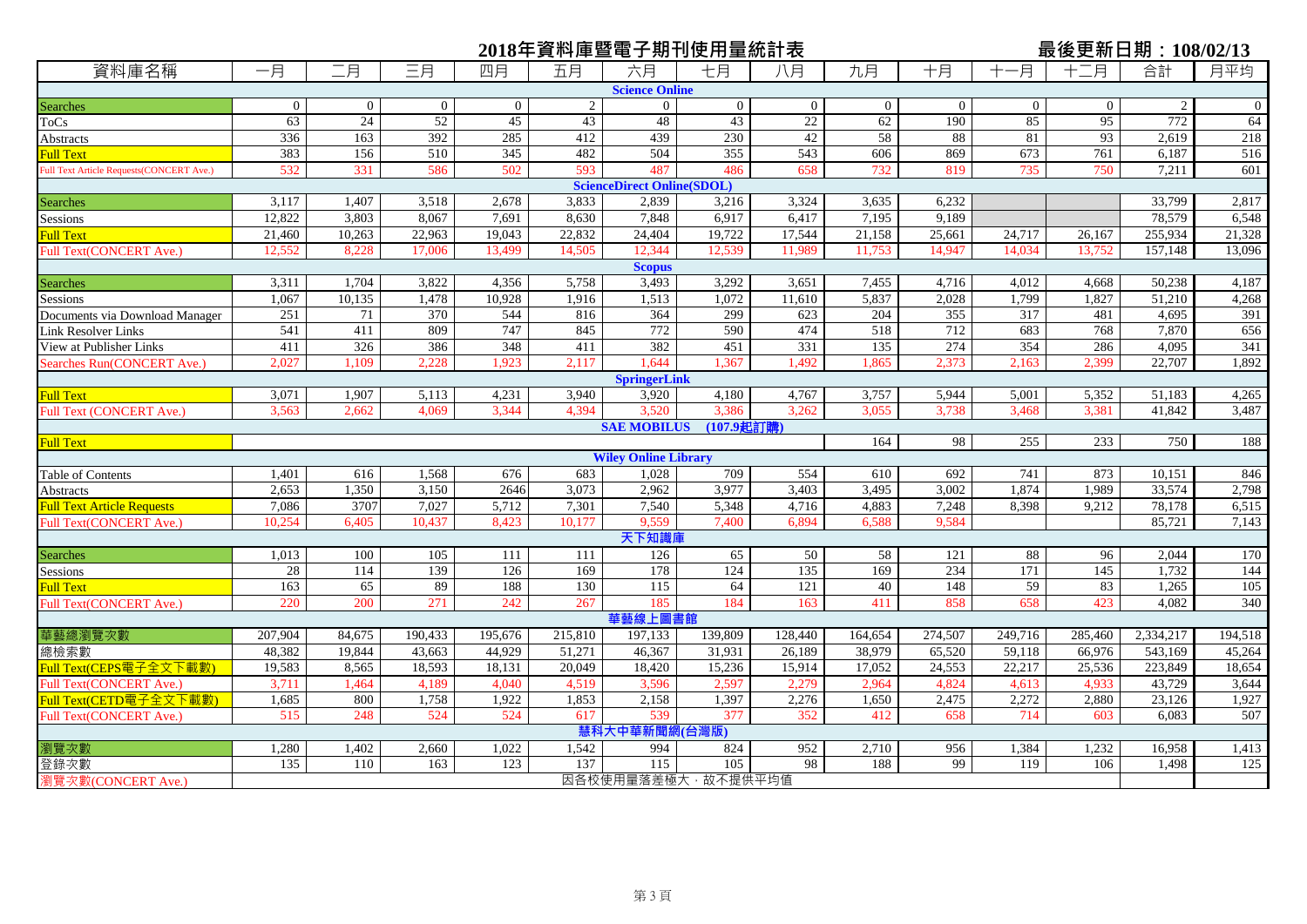|                                                                |                                                                                                                                                                                    |                                                                                |        |        |        | 2018年資料庫暨電子期刊使用量統計表                                                        |        |        |        |        |        | 最後更新日期: 108/02/13 |                |                |  |
|----------------------------------------------------------------|------------------------------------------------------------------------------------------------------------------------------------------------------------------------------------|--------------------------------------------------------------------------------|--------|--------|--------|----------------------------------------------------------------------------|--------|--------|--------|--------|--------|-------------------|----------------|----------------|--|
| 資料庫名稱                                                          | 一月                                                                                                                                                                                 | 二月                                                                             | 三月     | 四月     | 五月     | 六月                                                                         | 七月     | 八月     | 九月     | 十月     | 十一月    | 三月<br>$+$ $-$     | 合計             | 月平均            |  |
| (二)參加國家實驗研究院科技政策研究與資訊中心CONCERT聯盟部份 (National Academic License) |                                                                                                                                                                                    |                                                                                |        |        |        |                                                                            |        |        |        |        |        |                   |                |                |  |
|                                                                |                                                                                                                                                                                    |                                                                                |        |        |        | <b>OCLC WorldCat Discovery Services-OCLC Collection (OCLC FirstSearch)</b> |        |        |        |        |        |                   |                |                |  |
| <b>Searches</b>                                                | 13                                                                                                                                                                                 | 22                                                                             | 34     | 16     | 10     | 23                                                                         | 19     | 10     | 18     | 16     | 23     | 22                | 226            | 19             |  |
| <b>Sessions</b>                                                | 433                                                                                                                                                                                | 398                                                                            | 455    | 416    | 435    | 437                                                                        | 374    | 334    | 391    | 247    | 267    | 307               | 4,494          | 375            |  |
| Searches (CONCERT Ave.)                                        |                                                                                                                                                                                    |                                                                                |        |        |        |                                                                            |        |        |        |        |        |                   | $\overline{0}$ | $\overline{0}$ |  |
|                                                                | <b>ProQuest Dissertations &amp; Theses: A&amp;I (PODT)</b><br>6,973<br>684<br>20,908<br>18,058<br>450<br>855<br>970<br>960<br>98,239<br>17,858<br>15,711<br>13,756<br>1,056<br>187 |                                                                                |        |        |        |                                                                            |        |        |        |        |        |                   |                |                |  |
| <b>Searches</b>                                                |                                                                                                                                                                                    |                                                                                |        |        |        |                                                                            |        |        |        |        |        |                   |                | 8,187          |  |
| <b>Citations/Abstracts</b>                                     | 87                                                                                                                                                                                 | 57<br>97<br>57<br>238<br>479<br>209<br>2,239<br>240<br>216<br>163<br>55<br>341 |        |        |        |                                                                            |        |        |        |        |        |                   |                |                |  |
| <b>FT</b> Articles                                             | 245                                                                                                                                                                                | 173                                                                            | 268    | 257    | 204    | 193                                                                        | 173    | 92     | 221    | 260    | 388    | 329               | 2,803          | 234            |  |
| <b>Citations/Abstracts(CONCERT</b>                             |                                                                                                                                                                                    |                                                                                |        |        |        | PQDT部分單位使用統計有疑慮,故不公布                                                       |        |        |        |        |        |                   |                |                |  |
|                                                                |                                                                                                                                                                                    |                                                                                |        |        |        | <b>OmniFile Full Text Select (NAL) (EBSCO)</b>                             |        |        |        |        |        |                   |                |                |  |
| <b>Searches</b>                                                | 18,736                                                                                                                                                                             | 8,421                                                                          | 17,833 | 15,600 | 14,497 | 13,959                                                                     | 12,721 | 11,270 | 15,554 | 20,326 | 19,442 | 19,933            | 188,292        | 15,691         |  |
| Sessions                                                       | 7,762                                                                                                                                                                              | 3,498                                                                          | 7,285  | 6,332  | 6,385  | 5,856                                                                      | 5,235  | 4,645  | 6.655  | 8,750  | 8,336  | 8,624             | 79,363         | 6,614          |  |
| <b>Abstracts</b>                                               | 288                                                                                                                                                                                | 91                                                                             | 290    | 335    | 402    | 261                                                                        | 159    | 203    | 180    | 194    | 466    | 232               | 3,101          | 258            |  |
| <b>Total Full Text</b>                                         | 644                                                                                                                                                                                | 190                                                                            | 552    | 570    | 460    | 659                                                                        | 389    | 360    | 390    | 451    | 633    | 574               | 5,872          | 489            |  |
| Full Text(CONCERT Ave.)                                        | 104                                                                                                                                                                                | 56                                                                             | 123    | 76     | 84     | 70                                                                         | 72     | 84     | 156    | 159    | 102    | 159               | 1,245          | 104            |  |
|                                                                |                                                                                                                                                                                    |                                                                                |        |        |        | <b>Reaxys</b>                                                              |        |        |        |        |        |                   |                |                |  |
| <b>Searches</b>                                                | 2,638                                                                                                                                                                              | 1,104                                                                          | 1,867  | 1,547  | 1,520  | 1,099                                                                      | 1,489  | 2,01   | 2,135  | 1,785  | 1,765  | 2,021             | 20,981         | 1,748          |  |
| Searches (CONCERT Ave.)                                        | 906                                                                                                                                                                                | 386                                                                            | 868    | 773    | 591    | 578                                                                        | 692    | 702    | 638    | 589    | 642    | 735               | 8,100          | 675            |  |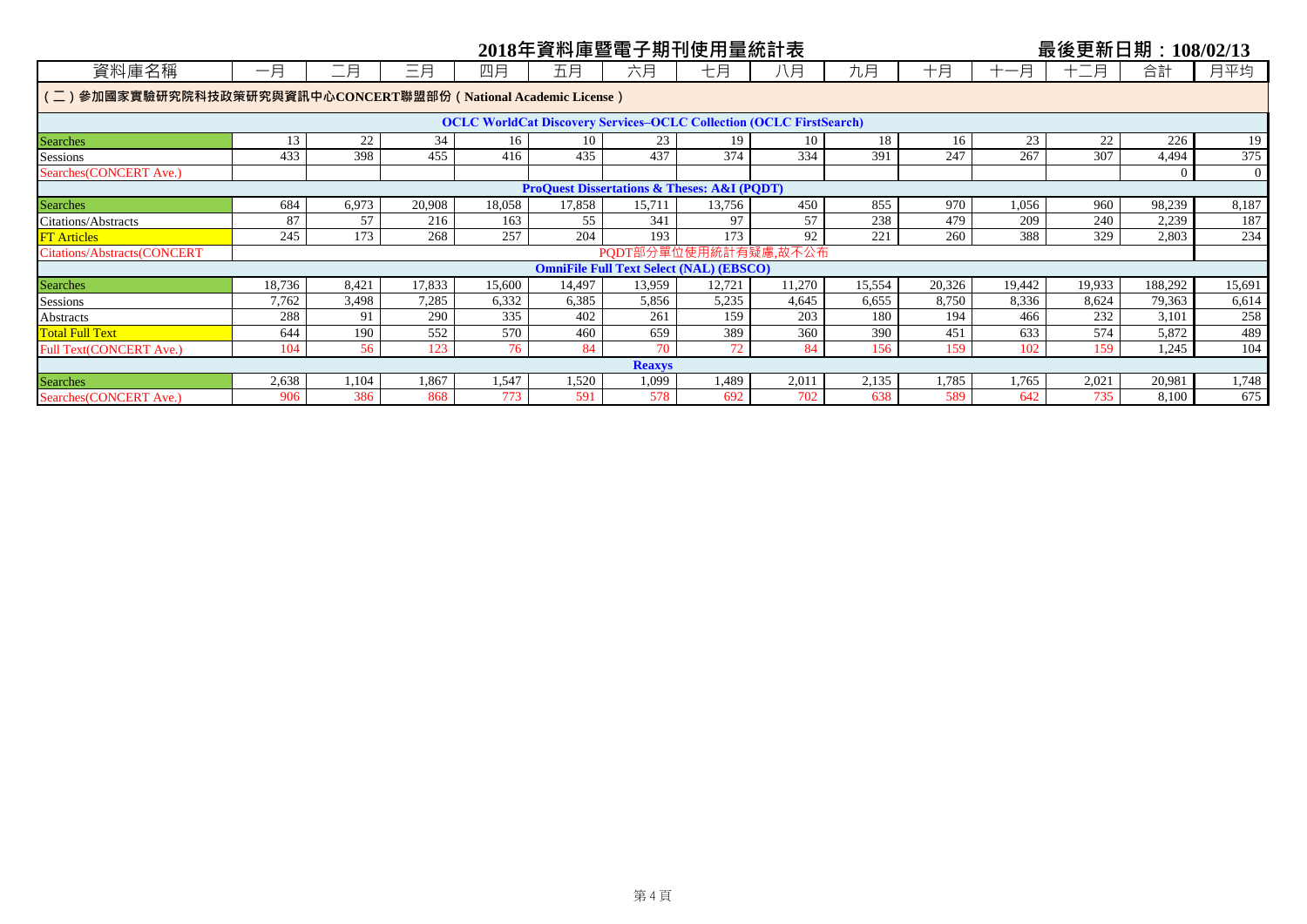|                                           |                 |                       |                 |                 |             |                               | 2018年資料庫暨電子期刊使用量統計表                                           |                 |                |                |              | 最後更新日期: 108/02/13 |                 |                |
|-------------------------------------------|-----------------|-----------------------|-----------------|-----------------|-------------|-------------------------------|---------------------------------------------------------------|-----------------|----------------|----------------|--------------|-------------------|-----------------|----------------|
| 資料庫名稱                                     | 一月              | 二月                    | 三月              | 四月              | 五月          | 六月                            | 七月                                                            | 八月              | 九月             | 十月             | -月<br>$+-$   | 月                 | 合計              | 月平均            |
| (三) CONCERT聯盟以外部份                         |                 |                       |                 |                 |             |                               |                                                               |                 |                |                |              |                   |                 |                |
|                                           |                 |                       |                 |                 |             | <b>ACM</b>                    |                                                               |                 |                |                |              |                   |                 |                |
| Searches                                  | 159             | 206                   | 403             | 169             | 371         | 154                           | 74                                                            | 81              | 266            | 365            | 172          | 200               | 2,620           | 218            |
| <b>Article Requests</b>                   | 467             | 268                   | 518             | 330             | 605         | 443                           | 327                                                           | 150             | 288            | 727            | 450          | 641               | 5,214           | 435            |
|                                           |                 |                       |                 |                 |             | <b>ACS</b>                    |                                                               |                 |                |                |              |                   |                 |                |
| Searches                                  | 3,491           | 2,231                 | 5,312           | 4,582           | 3,959       | 2,296                         | 4,210                                                         | 3,557           | 6,251          | 5,755          | 3,931        | 3,609             | 49,184          | 4,099          |
| <b>Total Full Text</b>                    | 4,598           | 2,453                 | 5,370           | 5,042           | 5,338       | 4,358                         | 4,886                                                         | 4,561           | 5,568          | 6,408          | 6,162        | 5,499             | 60.243          | 5,020          |
|                                           |                 |                       |                 |                 |             | AIP電子期刊                       |                                                               |                 |                |                |              |                   |                 |                |
| Searches                                  | 14              | 32                    | 41              | 51              | 57          | 35                            | 179                                                           | 215             | 121            | 297            | 141          | 234               | 1,417           | 118            |
| <b>Total Full Text</b>                    | 535             | 345                   | 1,811           | 486             | 474         | 649                           | 1,420                                                         | 1,045           | 443            | 434            | 476          | 699               | 8,817           | 735            |
|                                           |                 |                       |                 |                 |             | <b>Alexander Music Online</b> |                                                               |                 |                |                |              |                   |                 |                |
| Searches                                  | 201             | 58                    | 211             | 604             | 106         | 130                           | 100                                                           | 38              | 153            | 281            | 404          | 125               | 2,411           | 201            |
| Clicks                                    | 87              | 20                    | 105             | 351             | 74          | 44                            | 57                                                            | 13              | 69             | 136            | 129          | 46                | 1,131           | 94             |
| <b>Views</b>                              | 93              | $\overline{22}$       | 128             | 414             | 89          | 54                            | 61                                                            | 18              | 94             | 163            | 163          | 65                | 1,364           | 114            |
| Playbacks by collection                   | $\overline{35}$ | 55                    | 254             | 614             | 143         | 66                            | 53                                                            | 3               | 120            | 141            | 141          | 79                | 1,704           | 142            |
|                                           |                 |                       |                 |                 |             | AREMOS經濟統計資料庫(網路版)            |                                                               |                 |                |                |              |                   |                 |                |
| 登入數                                       | 23              | 6                     | 20              | 31              | 8           | $\overline{4}$                | $\overline{3}$                                                | $\overline{2}$  | 12             | 66             | 35           | 14                | 224             | 19             |
|                                           |                 |                       |                 |                 |             |                               | <b>Art &amp; Architecture Complete (EBSCO)</b>                |                 |                |                |              |                   |                 |                |
| Searches                                  | 1,540           | 1,065                 | 1,924           | 2,017           | 2,275       | 1,925                         | 1,378                                                         | 1,042           | 2,284          | 2,225          | 3,242        | 2,611             | 23,528          | 1,961          |
| Sessions                                  | 513             | 292                   | 642             | 699             | 680         | 585                           | 468                                                           | 347             | 758            | 785            | 969          | 829               | 7,567           | 631            |
| Abstracts                                 | 10              | 10                    | 23              | 36              | 41          | 27                            | 7                                                             | 10              | 32             | 34             | 66           | 62                | 358             | 30             |
| <b>Total Full Text</b>                    | 28              | 22                    | 40              | 47              | 48          | 39                            | 20                                                            | 17              | 19             | 47             | 73           | 57                | 457             | 38             |
|                                           |                 |                       |                 |                 |             | <b>Cambridge Journals</b>     |                                                               |                 |                |                |              |                   |                 |                |
| Full-Text(現刋)                             | 230             | 126                   | 299             | 215             | 277         | 633                           | 187                                                           | 172             | 224            | 284            | 265          | 328               | 3,240           | 270            |
| Full-Text(過刋)                             | 41              | 17                    | 117             | 56              | 82          | 53                            | 39                                                            | $\overline{51}$ | 63             | 81             | 59           | 65                | 724             | 60             |
|                                           |                 |                       |                 |                 |             |                               | <b>Computers &amp; Applied Sciences Complete (EBSCO)</b>      |                 |                |                |              |                   |                 |                |
| Searches                                  | 1,501           | 1,057                 | 1,923           | 2,020           | 2,375       | 1,938                         | 1,429                                                         | 1,102           | 2,296          | 2,235          | 3,201        | 2,599             | 23,676          | 1,973          |
| Sessions                                  | 528             | $\overline{311}$      | 634             | 695             | 700         | 594                           | 498                                                           | 369             | 779            | 809            | 982          | 836               | 7,735           | 645            |
| Abstracts                                 | 21              | 29                    | $\overline{31}$ | 95              | 141         | 57                            | 104                                                           | 59              | 56             | 78             | 102          | 72                | 845             | 70             |
| <b>Total Full Text</b>                    | $\overline{20}$ | 39                    | $\overline{30}$ | 71              | 37          | 38                            | 58                                                            | 43              | 25             | 51             | 54           | 54                | 520             | 43             |
|                                           |                 |                       |                 |                 |             | <b>Credo Reference</b>        |                                                               |                 |                |                |              |                   |                 |                |
| <b>Searches</b>                           | 32<br>82        | $5\overline{)}$<br>63 | 48              | $7\overline{ }$ | 19<br>1,190 | 10<br>89                      | $\mathfrak{Z}$<br>85                                          | 18<br>71        | 17<br>88       | 10<br>73       | 48           | 35<br>88          | 252<br>2,324    | 21<br>194      |
| <b>Sessions</b>                           | 132             | 64                    | 246<br>618      | 151<br>266      | 1,405       | 144                           | 102                                                           | 130             | 139            | 120            | 98<br>280    | $\overline{151}$  | 3,551           | 296            |
| <b>Page Views</b>                         |                 |                       |                 |                 |             | DDC數位化論文典藏聯盟                  |                                                               |                 |                |                |              |                   |                 |                |
|                                           |                 |                       |                 |                 |             |                               |                                                               |                 |                |                |              |                   |                 |                |
| <b>Searches</b>                           | 244             | 189<br>2,697          | 300<br>306      | 230<br>179      | 236<br>213  | 275<br>246                    | 315<br>204                                                    | 165<br>159      | 416<br>184     | 904<br>171     | 788          | 581<br>90         | 4,643           | 387            |
| Sessions                                  | 17,947<br>75    | 80                    | 94              | 79              | 104         | 132                           | 98                                                            | 70              | 76             | 127            | 90<br>130    | 132               | 22,486<br>1,197 | 1,874          |
| <b>Full Text</b>                          |                 |                       |                 |                 |             |                               |                                                               |                 |                |                |              |                   |                 | 100            |
|                                           | 564             | 6,949                 | 20,805          | 17,977          | 17,783      | 15,652                        | <b>Digital National Security Archive (ProQuest)</b><br>13,685 | 400             | 620            | 615            | 920          | 876               | 96,846          | 8,071          |
| <b>Searches</b>                           | $\tau$          | $\overline{0}$        | $\overline{0}$  |                 |             | $\overline{0}$                | $\overline{0}$                                                | $\overline{0}$  | $\overline{0}$ | $\overline{0}$ | $\Omega$     | $\theta$          | 9               | 1              |
| Citations/Abstracts<br><b>FT</b> Articles | 41              | $\overline{0}$        | $\overline{0}$  | $\overline{4}$  |             | $\overline{2}$                | $\overline{4}$                                                | $\mathbf{1}$    | $\mathbf{1}$   | $\Omega$       | $\mathbf{1}$ | $\mathbf{1}$      | $\overline{56}$ | $\mathfrak{S}$ |
|                                           |                 |                       |                 |                 |             |                               |                                                               |                 |                |                |              |                   |                 |                |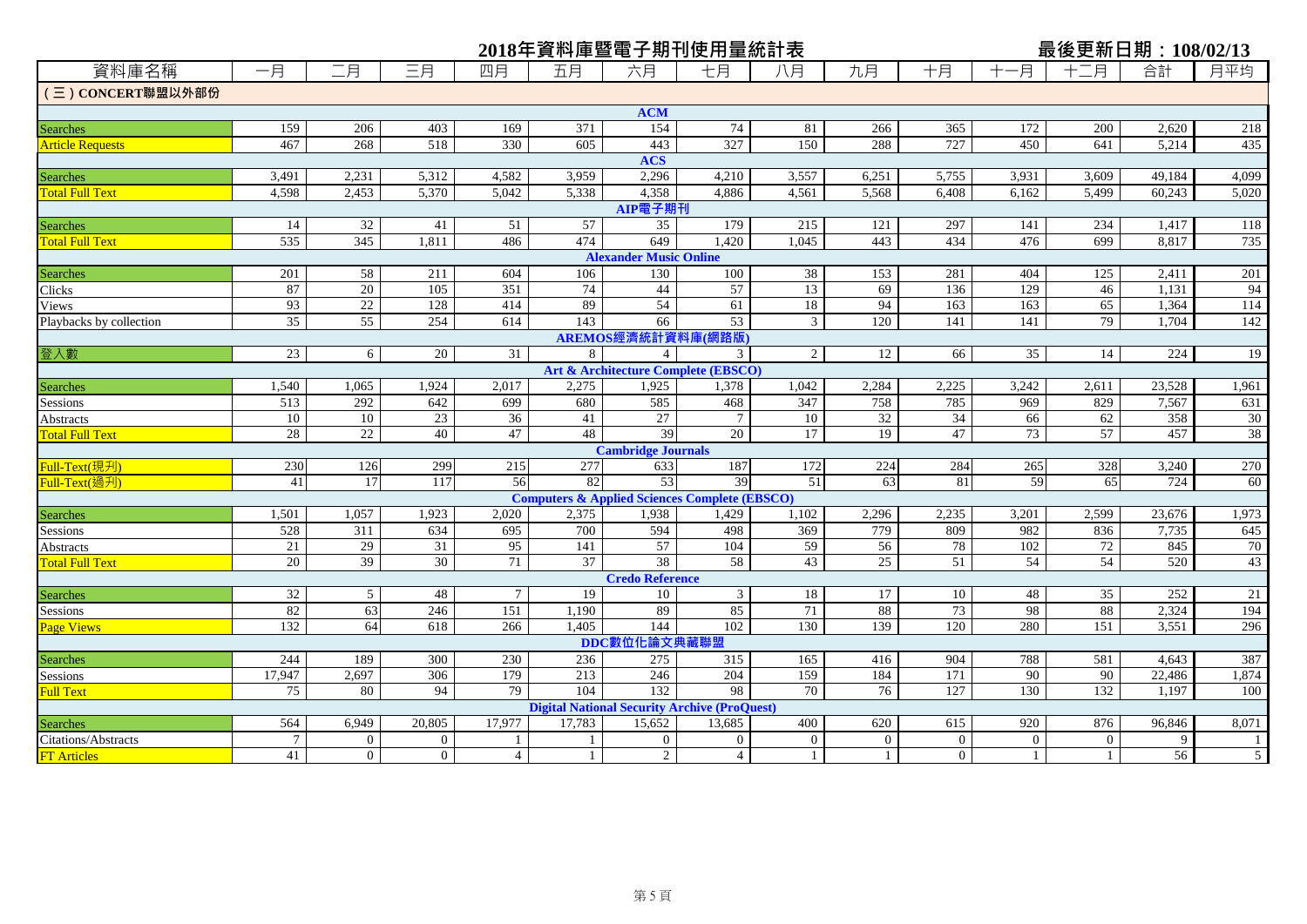|                        |                 |                 |                |                 |          |                          | 2018年資料庫暨電子期刊使用量統計表                                |                |                 |                 |                |                | 最後更新日期:108/02/13 |                 |
|------------------------|-----------------|-----------------|----------------|-----------------|----------|--------------------------|----------------------------------------------------|----------------|-----------------|-----------------|----------------|----------------|------------------|-----------------|
| 資料庫名稱                  | 一月              | 二月              | 三月             | 四月              | 五月       | 六月                       | 七月                                                 | 八月             | 九月              | 十月              | -月<br>$^{+}$   | 十二月            | 合計               | 月平均             |
|                        |                 |                 |                |                 |          | <b>EAI</b>               |                                                    |                |                 |                 |                |                |                  |                 |
| Searches               | 32              | 28              | 38             | 34              | 31       | 30                       | 27                                                 | 31             | 30              | 41              | 30             | 31             | 383              | 32              |
| Sessions               | 38              | 29              | 40             | 35              | 32       | 38                       | 31                                                 | 35             | 37              | 35              | 33             | 32             | 415              | 35              |
| <b>Full Text</b>       | 30              | $\overline{0}$  | 21             | $5\overline{)}$ | $\Omega$ | 12                       | 3                                                  | $\overline{4}$ | $7\phantom{.0}$ | 10              | $\overline{4}$ | $\overline{4}$ | 100              | 8               |
|                        |                 |                 |                |                 |          |                          | <b>Education Research Complete (EBSCO)</b>         |                |                 |                 |                |                |                  |                 |
| Searches               | 1,802           | 1,183           | 2,331          | 2,879           | 2,598    | 2,201                    | 1,530                                              | 1,362          | 2,394           | 2,637           | 3,587          | 2,817          | 27,321           | 2,277           |
| Sessions               | 745             | 459             | 972            | 1,272           | 886      | 787                      | 648                                                | 477            | 947             | 1,094           | 1,311          | 1,109          | 10,707           | 892             |
| Abstracts              | 405             | 162             | 721            | 704             | 356      | 537                      | 206                                                | 1,100          | 248             | 525             | 721            | 439            | 6,124            | 510             |
| <b>Total Full Text</b> | 430             | 280             | 766            | 691             | 456      | 510                      | 413                                                | 286            | 459             | 583             | 893            | 535            | 6,302            | 525             |
|                        |                 |                 |                |                 |          | <b>EndNote</b>           |                                                    |                |                 |                 |                |                |                  |                 |
| 瀏覽數                    | 2,556           | 1,148           | 3,893          | 2,755           | 2,741    | 2,457                    | 1,883                                              | 1,457          | 4,602           | 4,325           | 3,538          | 2,432          | 33,787           | 2,816           |
| 訪客數                    | 356             | 194             | 452            | 317             | 356      | 292                      | 310                                                | 293            | 570             | 561             | 472            | 545            | 4,718            | 393             |
| 人次                     | 223             | 135             | 282            | 210             | 227      | 183                      | 194                                                | 183            | 344             | 326             | 321            | 307            | 2,935            | 245             |
| 下載量                    | 288             | 101             | 431            | 334             | 213      | 237                      | 201                                                | 131            | 517             | 488             | 415            | 261            | 3,617            | 301             |
|                        |                 |                 |                |                 |          | <b>ERIC (EBSCO)</b>      |                                                    |                |                 |                 |                |                |                  |                 |
| Searches               | 18,899          | 8,505           | 18,091         | 15,824          | 14,768   | 13,948                   | 12,606                                             | 11,469         | 15,885          | 20,568          | 19,971         | 20,203         | 190,737          | 15,895          |
| Sessions               | 12,785          | 4,518           | 9,332          | 8.496           | 8,405    | 7,632                    | 6,632                                              | 5,685          | 10,110          | 18,962          | 19,463         | 16,892         | 128,912          | 10,743          |
| Abstracts              | 2,236           | 633             | 1,055          | 1,282           | 4,411    | 758                      | 1,145                                              | 1,536          | 980             | 1,499           | 2,928          | 1,264          | 19,727           | 1,644           |
|                        |                 |                 |                |                 |          | <b>ERIC</b> (ProQuest)   |                                                    |                |                 |                 |                |                |                  |                 |
| Searches               | 639             | 7,040           | 20,917         | 18,114          | 17,872   | 15,749                   | 13,715                                             | 600            | 830             | 984             | 1,004          | 1,047          | 98,511           | 8,209           |
| Citations/Abstracts    | 154             | 78              | 99             | 271             | 97       | 94                       | 74                                                 | 402            | 407             | 217             | 200            | 779            | 2,872            | 239             |
| <b>FT</b> Articles     | $\overline{4}$  | 5               | $\overline{2}$ | $\tau$          | 6        | 15                       | $\Omega$                                           | 27             | 8               | 12              | 14             | 19             | 119              | 10              |
|                        |                 |                 |                |                 |          | <b>GreenFILE</b> (EBSCO) |                                                    |                |                 |                 |                |                |                  |                 |
| Searches               | 18,514          | 8,293           | 17,574         | 15,357          | 14,245   | 13,576                   | 12,397                                             | 11,030         | 15,410          | 19.984          | 19.083         | 19,761         | 185,224          | 15,435          |
| Sessions               | 7,561           | 3,404           | 7,715          | 6,154           | 6,225    | 5,658                    | 5,074                                              | 4,503          | 6,547           | 8,555           | 8,108          | 8,427          | 77,931           | 6,494           |
| Abstracts              | 1               | $\overline{4}$  | 42             | 6               | 6        | 3                        | 8                                                  | $\mathbf{1}$   | 15              | 16              | $\mathbf{1}$   | 9              | 112              | 9               |
| <b>Total Full Text</b> | $\Omega$        | $\overline{0}$  | $\overline{0}$ | $\Omega$        |          | $\Omega$                 | $\Omega$                                           | $\overline{0}$ | $\overline{0}$  | 2               | $\overline{0}$ | $\mathbf{1}$   | $\overline{4}$   | $\mathbf{0}$    |
|                        |                 |                 |                |                 |          |                          | <b>Humanities International Complete (EBSCO)</b>   |                |                 |                 |                |                |                  |                 |
| Searches               | 1,559           | 1,050           | 1,962          | 2,100           | 2,356    | 2,007                    | 1,432                                              | 1,259          | 2,334           | 2,341           | 3,318          | 2,621          | 24,339           | 2,028           |
| Sessions               | 528             | 297             | 647            | 730             | 711      | 635                      | 510                                                | 371            | 792             | 832             | 1,007          | 841            | 7,901            | 658             |
| Abstracts              | 32              | 17              | 48             | 88              | 88       | 123                      | 91                                                 | 57             | 91              | 70              | 170            | 194            | 1,069            | 89              |
| <b>Total Full Text</b> | 60              | $\overline{35}$ | 71             | 143             | 107      | 128                      | 215                                                | 28             | 128             | 100             | 239            | 116            | 1,370            | 114             |
|                        |                 |                 |                |                 |          | MagV電子雜誌                 |                                                    |                |                 |                 |                |                |                  |                 |
| 瀏覽次數                   | 918             | 768             | 1,457          | 795             | 1,450    | 1,189                    | 1,001                                              | 1,015          | 1,194           | 1,981           | 2,190          | 2,474          | 16,432           | 1,369           |
|                        |                 |                 |                |                 |          | <b>PNAS</b>              |                                                    |                |                 |                 |                |                |                  |                 |
| Searches               | 109             | 34              | 20             | $\overline{4}$  | 10       | $\overline{0}$           | 16                                                 | 13             | 15              | 10              | 37             | 36             | 304              | $\overline{25}$ |
| Table of Contents      | $\overline{22}$ | 8               | 21             | 39              | 5        | 21                       | 22                                                 | 12             | 16              | $\overline{25}$ | 14             | 45             | 250              | 21              |
| <b>Abstracts</b>       | 300             | 151             | 242            | 205             | 328      | 338                      | 181                                                | 202            | 220             | 107             | 88             | 108            | 2,470            | 206             |
| <b>Full Text</b>       | 207             | 246             | 337            | 510             | 1,281    | 360                      | 251                                                | 273            | 277             | 307             | 364            | 365            | 4,778            | 398             |
|                        |                 |                 |                |                 |          |                          | <b>Professional Development Collection (EBSCO)</b> |                |                 |                 |                |                |                  |                 |
| Searches               | 19,069          | 8,756           | 18,343         | 16,502          | 15,369   | 14,702                   | 13,188                                             | 11,759         | 16,638          | 21,341          | 21,191         | 21,031         | 197,889          | 16,491          |
| Sessions               | 7,885           | 3,579           | 7,414          | 6,552           | 6,529    | 5,983                    | 5,324                                              | 4,711          | 6,978           | 9,020           | 8,724          | 8,844          | 81,543           | 6,795           |
| Abstracts              | 262             | 138             | 315            | 421             | 203      | 438                      | 448                                                | 213            | 256             | 219             | 242            | 268            | 3,423            | 285             |
| <b>Total Full Text</b> | 328             | 127             | 320            | 202             | 196      | 188                      | 255                                                | 160            | 189             | 283             | 245            | 215            | 2,708            | 226             |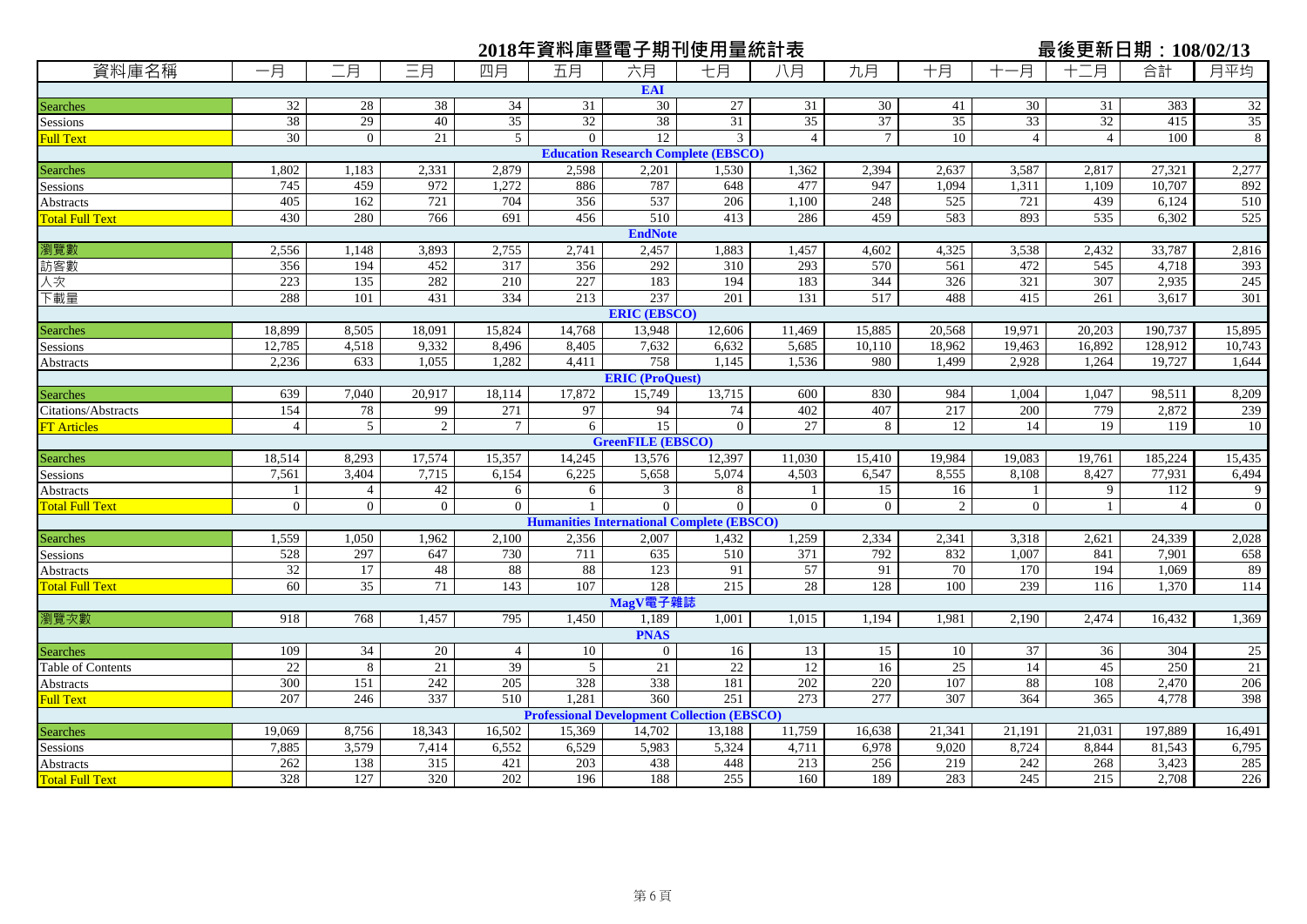# <u>2018年資料庫暨電子期刊使用量統計表 最後更新日期:108/02/13</u>

| 資料庫名稱                      | 一月              | 二月              | 三月             | 四月             | 五月              | 六月                                                                      | 七月             | 八月             | 九月           | 十月             | 一月             | 月                | 合計      | 月平均            |
|----------------------------|-----------------|-----------------|----------------|----------------|-----------------|-------------------------------------------------------------------------|----------------|----------------|--------------|----------------|----------------|------------------|---------|----------------|
|                            |                 |                 |                |                |                 | ProQuest Historical Newspapers: South China Morning Post 南華早報 (PQ-SCMP) |                |                |              |                |                |                  |         |                |
| Searches                   | 583             | 6,968           | 20,812         | 17,986         | 17,869          | 15,659                                                                  | 13,685         | 401            | 637          | 842            | 921            | 877              | 97,240  | 8,103          |
| <b>Citations/Abstracts</b> | 2               | 8               |                | $\mathbf{1}$   | 3               | $\overline{0}$                                                          | $\overline{0}$ | $\overline{0}$ | $\mathbf{1}$ | $\overline{4}$ | 2              | $\mathbf{0}$     | 22      | $\overline{2}$ |
| <b>FT</b> Articles         | 265             | $\overline{30}$ | 19             | 20             | 298             | $\mathfrak{Z}$                                                          | 12             | $\mathbf{0}$   | 40           | 1,290          | $\overline{7}$ | 13               | 1,997   | 166            |
|                            |                 |                 |                |                |                 | <b>PsycArticles (EBSCO)</b>                                             |                |                |              |                |                |                  |         |                |
| Searches                   | 3,065           | 1,084           | 2,018          | 1,911          | 2,126           | 11,236                                                                  | 12,892         | 11,552         | 16,059       | 20,765         | 20,399         | 20,771           | 123,878 | 10,323         |
| Sessions                   | 1,222           | 438             | 916            | 864            | 851             | 4,800                                                                   | 5,319          | 4,762          | 6,926        | 9,021          | 8,668          | 9,002            | 52,789  | 4,399          |
| Abstracts                  | 420             | 230             | 465            | 460            | 478             | 446                                                                     | 192            | 306            | 484          | 604            | 1,334          | 991              | 6,410   | 534            |
| <b>Total Full Text</b>     | 871             | 448             | 1,075          | 1,085          | 951             | 1,037                                                                   | 614            | 1,203          | 1,001        | 1,134          | 2,228          | 1,842            | 13,489  | 1,124          |
|                            |                 |                 |                |                |                 | <b>RILM Abstracts of Music Literature (EBSCO)</b>                       |                |                |              |                |                |                  |         |                |
| Searches                   | 10,114          | 4,457           | 10,285         | 423            | 1,246           |                                                                         |                |                | 1,577        | 2,235          | 3,608          | 906              | 34,851  | 2,904          |
| Sessions                   | 4,183           | 1,810           | 4,338          | 189            | 337             |                                                                         |                |                | 547          | 770            | 1,056          | 276              | 13,506  | 1,126          |
| Abstracts                  |                 | $\overline{0}$  | 25             | $\overline{2}$ | 185             |                                                                         |                |                | 25           | 178            | 725            | 47               | 1,188   | 99             |
|                            |                 |                 |                |                |                 | <b>RSC (Royal Society of Chemistry)</b>                                 |                |                |              |                |                |                  |         |                |
| <b>Searches</b>            | 242             | 77              | 133            | 232            | 282             | 263                                                                     | 593            | 432            | 101          | 93             | 94             | 100              | 2,642   | 220            |
| Total Full Text            | 1,445           | 748             | 1,708          | 1,536          | 2,080           | 1,901                                                                   | 1.705          | 2,293          | 926          | 1,835          | 1,597          | 1,383            | 19,157  | 1,596          |
|                            |                 |                 |                |                |                 | <b>SAGE HSS Package (484種</b>                                           |                |                |              |                |                |                  |         |                |
| Searches                   | 86              | 912             | 780            | 662            | 2,115           | 2,178                                                                   | 678            | 637            | 967          | 1,202          | 1,472          | 847              | 12,536  | 1,045          |
| <b>Total Full Text</b>     | 3,148           | 2,391           | 2,863          | 3,144          | 3,343           | 3,135                                                                   | 2,373          | 2,701          | 2,561        | 3,258          | 4,413          | 3,294            | 36,624  | 3,052          |
|                            |                 |                 |                |                |                 | <b>Taylor &amp; Francis eJournals</b>                                   |                |                |              |                |                |                  |         |                |
| Searches                   | 78              | 1,498           | 3,114          | 2,399          | 3,109           | 2,490                                                                   | 2,231          | 1,892          | 3,030        | 3,707          | 2,062          | 2,652            | 28,262  | 2,355          |
| <mark>Full-Text(現刋)</mark> | 3,633           | 1,634           | 2,647          | 2,561          | 3,060           | 3,594                                                                   | 3,187          | 2,855          | 2,938        | 3,164          | 3,407          | 3,783            | 36,463  | 3,039          |
| Full-Text(過刋)              | 161             | 75              | 109            | 118            | 249             | 118                                                                     | 167            | 143            | 142          | 180            | 221            | $\overline{211}$ | 1,894   | 158            |
|                            |                 |                 |                |                |                 | U.S. Newsstream美國新聞全文資料庫 (ProQuest)                                     |                |                |              |                |                |                  |         |                |
| <b>Searches</b>            | 540             | 6,961           | 20,790         | 17,983         | 17,803          | 15,668                                                                  | 13,686         | 400            | 694          | 889            | 912            | 888              | 97,214  | 8,101          |
| <b>Citations/Abstracts</b> | 24              | 17              | 11             | 8              | 3               | $\overline{4}$                                                          | 5              | 12             | 47           | 25             | 5              | 48               | 209     | 17             |
| <b>FT</b> Articles         | $\overline{34}$ | 32              | 57             | 24             | $\overline{18}$ | $\overline{31}$                                                         | 16             | 22             | 225          | 115            | 19             | 92               | 685     | 57             |
|                            |                 |                 |                |                |                 | WGSN (原StyleSight趨勢)                                                    | 圖像資料庫          |                |              |                |                |                  |         |                |
| Forecast & Analysis        | 1,951           | 3,793           | 5,076          | 2,701          | 6,591           | 19,963                                                                  | 2,501          | 198            | 99           | 1,599          | 670            | 7,179            | 52,321  | 4,360          |
|                            |                 |                 |                |                |                 | Acer Walking Library 電子雜誌                                               |                |                |              |                |                |                  |         |                |
| 閱讀次數                       | 469             | 418             | 657            | 708            | 939             | 552                                                                     | 664            | 744            | 527          | 923            | 860            | 1,283            | 8,744   | 729            |
|                            |                 |                 |                |                |                 | Acer Walking Library外文雜誌                                                |                |                |              |                |                |                  |         |                |
| <b>Preview Count</b>       | 97              | 29              | 185            | 64             | 69              | 40                                                                      | 35             | 41             | 260          | 305            | 301            | 214              | 1.640   | 137            |
|                            |                 |                 |                |                |                 | HyRead 電子雜誌 (53刋)                                                       |                |                |              |                |                |                  |         |                |
| Searches (每月瀏覽雜誌詳目次數)      | 426             | 338             | 551            | 422            | 605             | 499                                                                     | 398            | 686            | 599          | 408            | 577            | 481              | 5,990   | 499            |
|                            | 15,911          | 11,115          | 16,051         | 14,088         | 17,949          | 14,404                                                                  | 12,064         | 13,706         | 12,222       | 11,982         | 11,398         | 11,393           | 162,283 | 13,524         |
| Title Requests (每月閱讀雜誌次數)  | 495             | 327             | 504            | 439            | 483             | 406                                                                     | 427            | 457            | 444          | 444            | 400            | 406              | 5,232   | 436            |
|                            |                 |                 |                |                |                 | Smile英語學習網                                                              |                |                |              |                |                |                  |         |                |
| 瀏覽數                        | 1,667           | 1,385           | 2,152          | 2,153          | 1,836           | 3,865                                                                   | 3,347          | 1,933          | 2,277        | 1,339          | 179            | 159              | 22,292  | 1,858          |
| 訪客數                        | 308             | 290             | 272            | 295            | 216             | 228                                                                     | 278            | 266            | 323          | 269            | 154            | 138              | 3,037   | 253            |
| 人次                         | 161             | 135             | 166            | 155            | 121             | 124                                                                     | 149            | 140            | 177          | 161            | 74             | 81               | 1,644   | 137            |
|                            |                 |                 |                |                |                 | 全文報紙資料庫 (原Udndata聯合知識庫)                                                 |                |                |              |                |                |                  |         |                |
| 登入次數                       | 411             | 285             | $\overline{0}$ | 380            | 523             | 462                                                                     | 394            | 334            | 522          | 417            | 581            | 509              | 4,818   | 402            |
| 內文點閱                       | 5,513           | 2,564           | $\mathbf{0}$   | 2,268          | 5,694           | 18,400                                                                  | 4,530          | 2,224          | 23,542       | 866            | 5,855          | 5,266            | 76,722  | 6,394          |
| 文標點閱                       | 2,595           | 2,639           | $\overline{0}$ | 1,797          | 2,745           | 3,108                                                                   | 1,520          | 1,131          | 2,152        | 1,328          | 4,080          | 2,918            | 26,013  | 2,168          |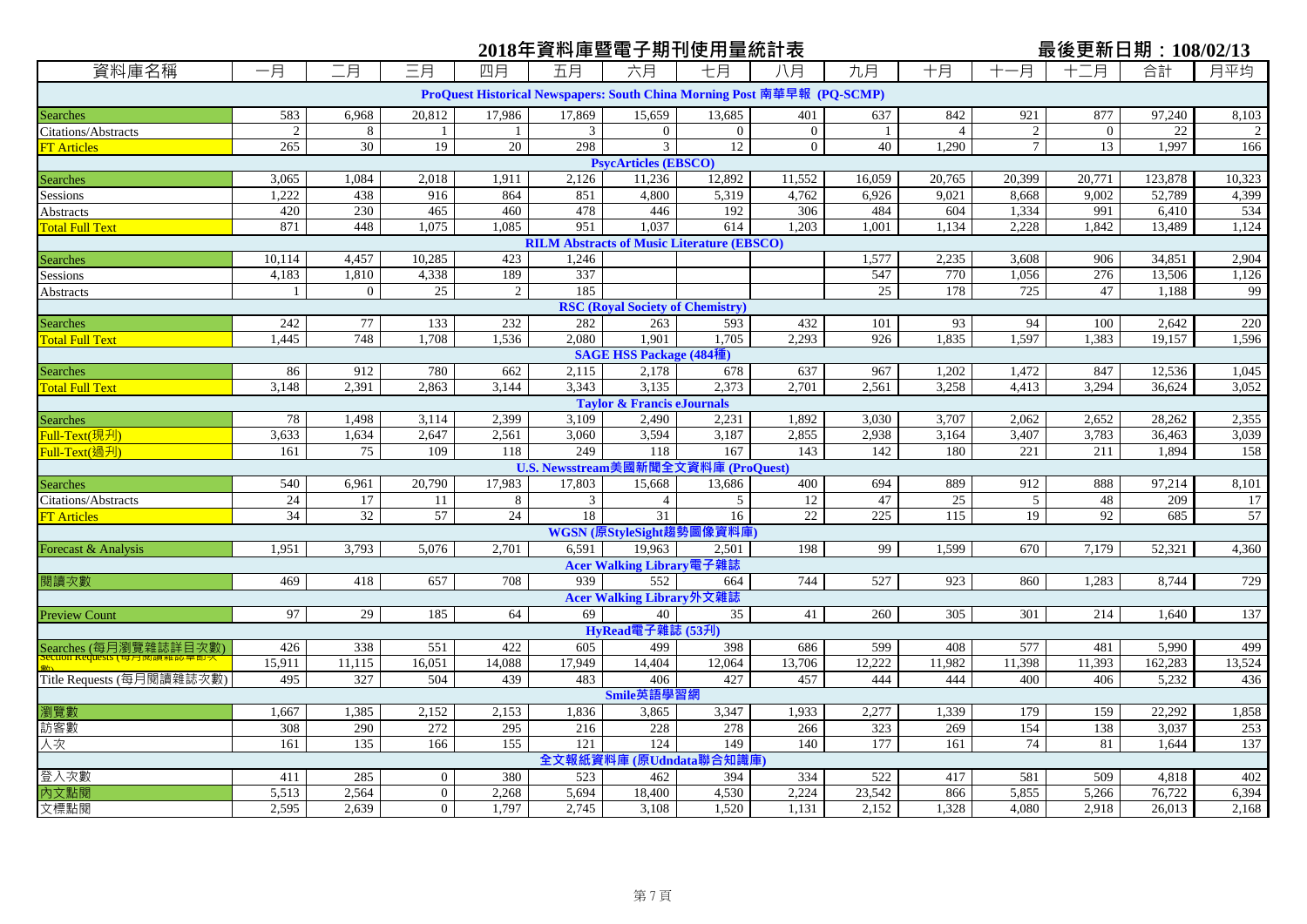|                                  |                |                |                |                     |                       |                 | 2018年資料庫暨電子期刊使用量統計表      |              |                |                |                 | 最後更新日期: 108/02/13 |                  |                 |
|----------------------------------|----------------|----------------|----------------|---------------------|-----------------------|-----------------|--------------------------|--------------|----------------|----------------|-----------------|-------------------|------------------|-----------------|
| 資料庫名稱                            | 一月             | 二月             | 三月             | 四月                  | 五月                    | 六月              | 七月                       | 八月           | 九月             | 十月             | 一月              | 十二月               | 合計               | 月平均             |
|                                  |                |                |                |                     |                       | 大英線上教育版 (BOLAE) |                          |              |                |                |                 |                   |                  |                 |
| <b>Document</b>                  | 613            | 204            | 737            | 535                 | 630                   | 563             | 239                      | 197          | 297            | 523            | 559             | 497               | 5,594            | 466             |
| Queries                          | 41             | 53             | 115            | 67                  | 106                   | 135             | 89                       | 61           | 63             | 63             | 101             | 85                | 979              | 82              |
| Media                            | 30             | 6              | 22             | 11                  | 18                    | 19              | 11                       | 6            | 9              | 10             | 17              | 12                | 171              | 14              |
| <b>Hits</b>                      | 48.868         | 16.316         | 60.967         | 49.421              | 55.913                | 46.612          | 23.880                   | 20.369       | 31.860         | 41.293         | 53,115          | 37,869            | 486,483          | 40,540          |
|                                  |                |                |                |                     |                       |                 | 中國博碩士論文全文資料庫 (臺灣站點+青島站點) |              |                |                |                 |                   |                  |                 |
| 檢索(Search)                       | 21,864         | 6,236          | 17,921         | 22,400              | 26,231                | 27,008          | 9,328                    | 8,534        | 17,891         | 24,221         | 25,573          | 29,001            | 236,208          | 19,684          |
| 瀏覽                               | 2,628          | 811            | 2,537          | 2,327               | 3,027                 | 2,617           | 3,120                    | 1,250        | 1,627          | 2,737          | 3,605           | 4,062             | 30,348           | 2,529           |
| $\sqrt{\frac{1}{k}}$ (Full Text) | 1.646          | 725            | 1.841          | 1.818               | 2.845                 | 2,291           | 2.429                    | 1.025        | 1.396          | 2,298          | 2,265           | 2,771             | 23,350           | 1,946           |
|                                  |                |                |                |                     | 中國期刊全文資料庫             |                 | (臺灣站點+青島站點)              |              |                |                |                 |                   |                  |                 |
| 檢索(Search)                       | 31,213         | 13,260         | 31,114         | 35,328              | 36,187                | 30.329          | 20,616                   | 18,051       | 30,226         | 38,386         | 14,705          | 37,803            | 337,218          | 28,102          |
| 瀏覽                               | 10,363         | 4,820          | 8,901          | 8,441               | 11,175                | 11,087          | 8,442                    | 4,902        | 6,105          | 9,445          | 10,678          | 11,735            | 106,094          | 8,841           |
| $\sqrt{\frac{1}{k}}$ (Full Text) | 4,709          | 4,412          | 7,547          | 7,348               | 9.056                 | 9,156           | 6,831                    | 4,465        | 5,682          | 8,373          | 8,888           | 10,982            | 87,449           | 7,287           |
|                                  |                |                |                |                     |                       | 中國基本古籍庫         |                          |              |                |                |                 |                   |                  |                 |
| 訪客數                              | 61             | 12             | 21             | 34                  | 64                    | 84              | 25                       | 37           | 54             | 99             | 38              | 62                | 591              | 49              |
| 檢索次數                             | 782            | 243            | 155            | 230                 | 1.000                 | 954             | 133                      | 550          | 728            | 1,913          | 547             | 1.349             | 8,584            | 715             |
| 閱讀次數                             | 2,860          | 566            | 309            | 840                 | 2.996                 | 2,272           | 488                      | 1.578        | 3,474          | 3,157          | 2,155           | 3,328             | 24,023           | 2,002           |
|                                  |                |                |                |                     |                       |                 | 中華文明百科全書 (古今圖書集成)        |              |                |                |                 |                   |                  |                 |
| 瀏覽數                              | 3,480          | 145,275        | 458            | 1,268               | 1,501                 | 3552            | 28,452                   | 823          | 866            | 1,670          | 98,175          | 1,113             | 286,633          | 23,886          |
| 訪客數                              | 211            | 287            | 213            | 301                 | 450                   | 597             | 1,141                    | 415          | 484            | 595            | 470             | 671               | 5,835            | 486             |
| 人次                               | 112            | 128            | 126            | 155                 | 203                   | 256             | 448                      | 189          | 208            | 254            | 230             | 261               | 2,570            | 214             |
|                                  |                |                |                |                     |                       | 世界美術資料庫         |                          |              |                |                |                 |                   |                  |                 |
|                                  | 124            | 100            | 286            | 129                 | 117                   | 188             | 132                      | 117          | 121            | 178            | 181             | 175               | 1,848            | 154             |
|                                  |                |                |                |                     |                       | 光華雜誌中英對照知識,     | 庫(線上版)                   |              |                |                |                 |                   |                  |                 |
| 瀏覽總人數                            | 30             | 21             | 44             | 25                  | 10                    | 8               | 13                       | 14           | 22             | 32             | 40              | 32                | 291              | 24              |
| 瀏覽頁面總數                           | 116            | 87             | 84             | 62                  | 40                    | 25              | 49                       | 45           | 66             | 75             | $\overline{77}$ | 51                | 777              | 65              |
|                                  |                |                |                |                     |                       |                 | 光華雜誌中英對照知識庫(本機版)         |              |                |                |                 |                   |                  |                 |
| 瀏覽數                              | 445            | 311            | 363            | 394                 | 361                   | 383             | 344                      | 341          | 343            | 383            | 332             | 435               | 4,435            | 370             |
| 訪客數                              | 72             | 59             | 71<br>40       | 70<br>41            | 68<br>$\overline{37}$ | 64<br>35        | 63<br>34                 | 62<br>31     | 64             | 68             | 62              | 68                | 791              | 66              |
| 人次                               | 36             | 31             |                |                     |                       | 自由中國            |                          |              | 33             | 36             | 32              | 35                | 421              | 35              |
| 人次                               |                | 3              |                |                     | 11                    | 26              | 12                       |              | $\overline{4}$ | 14             | 40              | 3                 | 123              | 10              |
| 關鍵詞查詢                            | 6<br>5         | 2              | $\Omega$       | 2<br>$\overline{0}$ | $\Omega$              | 52              | 43                       | $\mathbf{0}$ | 6              | 45             | 56              | $\overline{4}$    | 213              | $\overline{18}$ |
| 卷期瀏覽                             | 9              | 53             |                | 2                   | 45                    | 161             | 52                       | $\mathbf{1}$ | $\overline{4}$ | 50             | 94              | $\overline{4}$    | 476              | 40              |
| PDF調閲                            | $\overline{0}$ | $\overline{0}$ | $\overline{0}$ | $\overline{0}$      | 22                    | 28              | 5                        | $\mathbf{0}$ | $\overline{0}$ | $\overline{0}$ | $\overline{0}$  | $\mathbf{0}$      | 55               |                 |
| 單篇閱讀                             | $\overline{2}$ | $\tau$         | $\overline{2}$ | $\mathbf{1}$        | 19                    | 150             | 83                       | $\theta$     | 17             | 95             | 176             | 11                | $\overline{563}$ | 47              |
|                                  |                |                |                |                     |                       |                 |                          |              |                |                |                 |                   |                  |                 |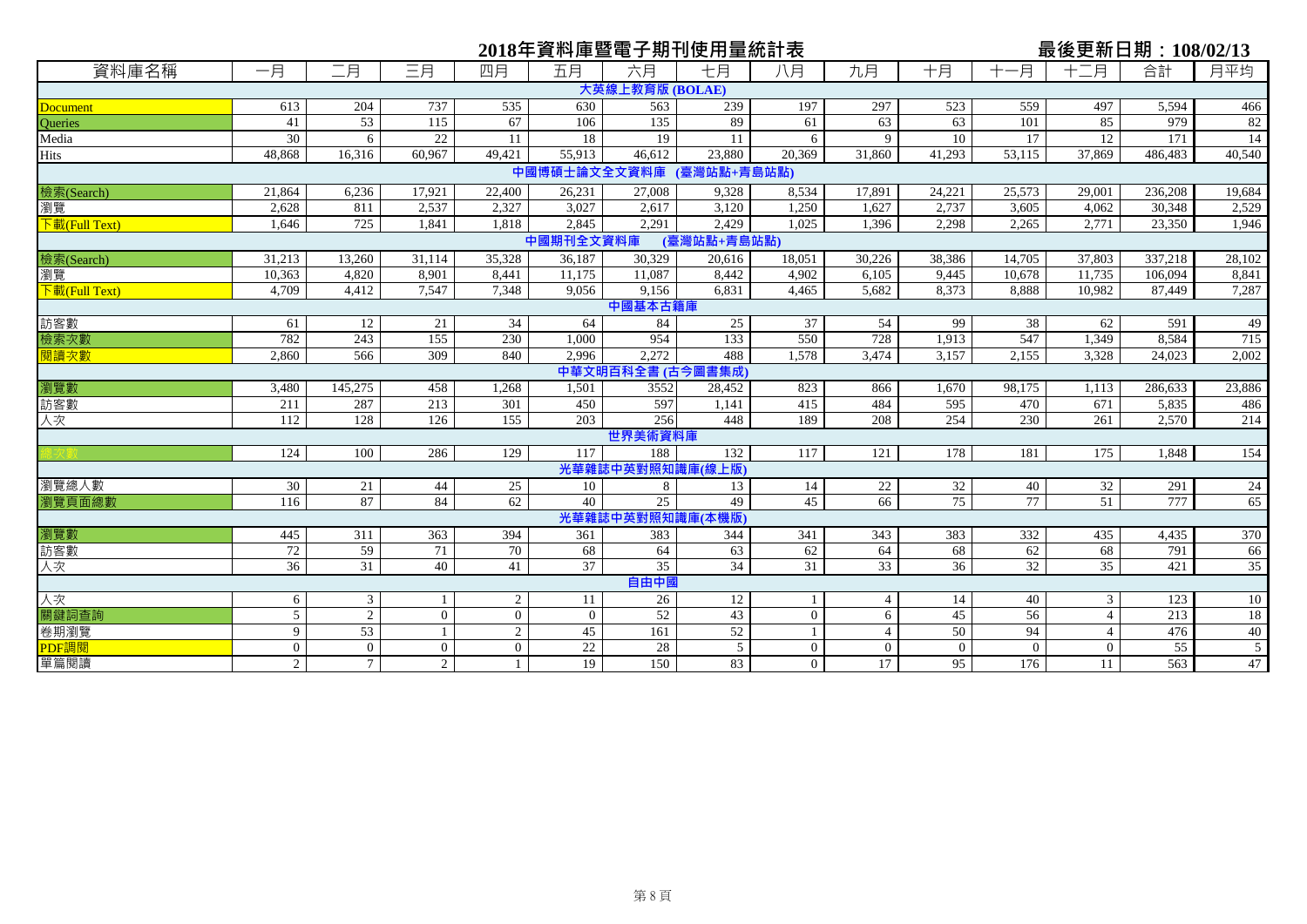|                                 |                       |                |                |                |                |                            | 2018年資料庫暨電子期刊使用量統計表            |                    |                       |            |                      | 最後更新日期: 108/02/13   |               |                  |
|---------------------------------|-----------------------|----------------|----------------|----------------|----------------|----------------------------|--------------------------------|--------------------|-----------------------|------------|----------------------|---------------------|---------------|------------------|
| 資料庫名稱                           | 一月                    | 二月             | 三月             | 四月             | 五月             | 六月                         | 七月                             | 八月                 | 九月                    | 十月         | -月                   | 十二月                 | 合計            | 月平均              |
|                                 |                       |                |                |                |                | 知識贏家                       |                                |                    |                       |            |                      |                     |               |                  |
| 使用人次                            | 832                   | 811            | 856            | 938            | 1,074          | 1,219                      | 630                            | 985                | 1,258                 | 1,031      | 854                  | 710                 | 11,198        | 933              |
|                                 |                       |                |                |                |                | 空中英語教室影音典藏學習系統             |                                |                    |                       |            |                      |                     |               |                  |
| 學習總人次                           | 93                    | 96             | 178            | 95             | 109            | 97                         | 95                             | 72                 | 67                    | 52         | 28                   | 38                  | 1,020         | 85               |
|                                 |                       |                |                |                |                | 近代中國--中國現代史知識庫             |                                |                    |                       |            |                      |                     |               |                  |
| 瀏覽數                             | 124                   | 168            | 127            | 124            | 131            | 264                        | 160                            | 129                | 263                   | 362        | 199                  | 222                 | 2,273         | 189              |
| 訪客數                             | 94                    | 138            | 108            | 94             | 93             | 105                        | 104                            | 105                | 146                   | 194        | 164                  | 192                 | 1,537         | 128              |
| 人次                              | 59                    | 70             | 63             | 63             | 58             | 69                         | 58                             | 57                 | 80                    | 112        | 99                   | 107                 | 895           | 75               |
|                                 |                       |                |                |                |                |                            | 英文近現代中國報紙庫 (1832-1953) PQHN-CN |                    |                       |            |                      |                     |               |                  |
| Searches<br>Citations/Abstracts | 538<br>$\overline{0}$ | 6,974          | 20,888         | 18,085         | 17,973<br>256  | 15,788                     | 13,726                         | 407                | 627<br>$\overline{0}$ | 846<br>349 | 928                  | 881<br>$\mathbf{0}$ | 97,661<br>812 | 8,138            |
| <b>FT</b> Articles              | $\overline{0}$        | 11<br>32       | 34<br>6,872    | 153<br>9,823   | 2,802          | 5<br>10,958                | 4,287                          | $\mathbf{1}$<br>29 | 14                    | 1,415      | $\overline{c}$<br>10 | 68                  | 36,310        | 68<br>3,026      |
|                                 |                       |                |                |                |                | 哈佛商業評論                     |                                |                    |                       |            |                      |                     |               |                  |
| 檢索次數                            | 194                   | 118            | 126            | 116            | 70             | 102                        | 65                             | 36                 | 89                    | 67         | 91                   | 70                  | 1,144         | 95               |
| 瀏覽次數                            | 102                   | 168            | 34             | 25             | 63             | 49                         | 77                             | 23                 | 68                    | 89         | 79                   | 104                 | 881           | 73               |
| 全文影像下載                          | 147                   | 165            | 145            | 150            | 172            | 197                        | 78                             | 23                 | 68                    | 90         | 81                   | 109                 | 1,425         | 119              |
| PDF下載頁數                         | 1,159                 | 950            | 675            | 831            | 995            | 1,089                      | 458                            | 143                | 355                   | 539        | 288                  | 356                 | 7,838         | 653              |
|                                 |                       |                |                |                |                | 科學人雜誌知識庫(線上版)              |                                |                    |                       |            |                      |                     |               |                  |
| 瀏覽總人數                           | 193                   | 102            | 137            | 125            | 158            | 117                        | 107                            | 125                | 147                   | 271        | 189                  | 172                 | 1,843         | 154              |
| 瀏覽頁面總數                          | 2,953                 | 562            | 581            | 457            | 777            | 330                        | 263                            | 577                | 579                   | 1,548      | 971                  | 746                 | 10,344        | 862              |
|                                 |                       |                |                |                |                | 科學月升                       |                                |                    |                       |            |                      |                     |               |                  |
| 瀏覽數                             | 897                   | 918            | 879            | 987            | 1,156          | 1,045                      | 1,084                          | 775                | 844                   | 2,739      | 2,560                | 2,396               | 16,280        | 1,357            |
| 訪客數                             | 458                   | 487            | 473            | 548            | 613            | 582                        | 582                            | 500                | 555                   | 848        | 791                  | 790                 | 7,227         | 602              |
| 人次                              | 226                   | 225            | 254            | 339            | 366            | 383                        | 347                            | 333                | 343                   | 475        | 448                  | 453                 | 4,192         | 349              |
|                                 |                       |                |                |                |                | 高等教育知識庫                    |                                |                    |                       |            |                      |                     |               |                  |
| 拜訪人次                            | 205                   | 132            | 326            | 210            | 318            | 237                        | 306                            | 267                | 222                   | 230        | 243                  | 285                 | 2,981         | 248              |
| 查詢/瀏覽人次                         | 1,437                 | 597            | 1,363          | 1,181          | 1,565          | 1,149                      | 1,214                          | 1,021              | 970                   | 1,523      | 1,349                | 1,486               | 14,855        | 1,238            |
| 閱讀次數                            | 372                   | 178            | 392            | 325            | 426            | 271                        | 399                            | 286                | 425                   | 361        | 415                  | 581                 | 4,431         | 369              |
|                                 |                       |                |                |                |                | 寒泉                         |                                |                    |                       |            |                      |                     |               |                  |
| 瀏覽數                             | 51,418                | 37,331         | 43,912         | 42,083         | 49,041         | 53,027                     | 37,736                         | 31,973             | 37,015                | 51,439     | 50,286               | 51,208              | 536,469       | 44,706           |
| 訪客數                             | 6,868                 | 5,851          | 6,901          | 5,954          | 6,872          | 6,415                      | 5,170                          | 4,956              | 5,373                 | 6,713      | 6,366                | 6,572               | 74,011        | 6,168            |
| 人次                              | 2,950                 | 2,703          | 3,344          | 2,626          | 2,919          | 2,853                      | 2,305                          | 2,238              | 2,340                 | 2,965      | 2,865                | 2,984               | 33,092        | 2,758            |
|                                 | 1,283                 | 1,316          | 1,350          | 1,389          | 1,427          | 華藝自然世界                     | 1,495                          | 1,518              | 1,546                 | 1,586      | 1,619                | 1,649               | 17,643        | 1,470            |
| 瀏覽次數                            |                       |                |                |                |                | 1,465<br>圖書資訊學期刊資料庫(CLISA) |                                |                    |                       |            |                      |                     |               |                  |
| 檢索次數                            | 184                   | 262            | 522            | 1,036          | 162            | 660                        | 78                             | 8                  | 506                   | 566        | 86                   | 24                  | 4,094         | 341              |
| 登入次數                            | 95                    | 128            | 75             | 81             | 54             | 70                         | 39                             | 14                 | 15                    | 18         | 13                   | 6                   | 608           | 51               |
| 書目瀏覽筆數                          | $\mathbf{1}$          | 41             | 99             | 1,010          | 51             | 334                        | $\overline{0}$                 | $\overline{0}$     | 258                   | 141        | 91                   | 73                  | 2,099         | 175              |
| PDF下載次數                         | $\overline{0}$        | $\overline{0}$ | $\mathbf{0}$   | $\mathbf{0}$   | $\overline{0}$ | $\overline{0}$             | $\overline{0}$                 | $\mathbf{0}$       |                       | -1         | $\mathfrak{2}$       | $\mathbf{0}$        | 4             | $\boldsymbol{0}$ |
| 書目下載次數                          | $\overline{0}$        | $\overline{0}$ | $\overline{0}$ | $\overline{0}$ | $\overline{0}$ | $\overline{0}$             | $\overline{0}$                 | $\overline{0}$     | $\overline{0}$        | 2          | 3                    | $\overline{0}$      | 5             | $\overline{0}$   |
|                                 |                       |                |                |                |                | 漢珍知識網(含漢文台灣日日新報)           |                                |                    |                       |            |                      |                     |               |                  |
| Searches                        | 17,397                | 10,893         | 21,767         | 12,314         | 13,761         | 13,702                     | 9,501                          | 5,128              | 8,372                 | 6,271      | 8,449                | 10,998              | 138,553       | 11,546           |
| Login                           | 766                   | 735            | 697            | 887            | 992            | 1,366                      | 800                            | 555                | 756                   | 613        | 775                  | 905                 | 9,847         | 821              |
| <b>Image</b>                    | 4,921                 | 3,663          | 4,512          | 4,418          | 7,458          | 11,568                     | 7,057                          | 6,247              | 6,131                 | 8,949      | 5,235                | 6,292               | 76,451        | 6,371            |
|                                 |                       |                |                |                |                | 臺灣古蹟學習知識庫                  |                                |                    |                       |            |                      |                     |               |                  |
| <mark>瀏覽數</mark><br>訪客數         | 171                   | 146            | 168            | 168            | 153            | 153                        | 132                            | 133                | 134                   | 154        | 133                  | 139                 | 1,784         | 149              |
|                                 | 71                    | 62             | 71             | 76             | 60             | 63                         | 42                             | 40                 | 44                    | 51         | 43                   | 49                  | 672           | 56               |
|                                 | 63                    | 54             | 61             | 63             | 54             | 57                         | 40                             | 40                 | 43                    | 45         | 42                   | 48                  | 610           | 51               |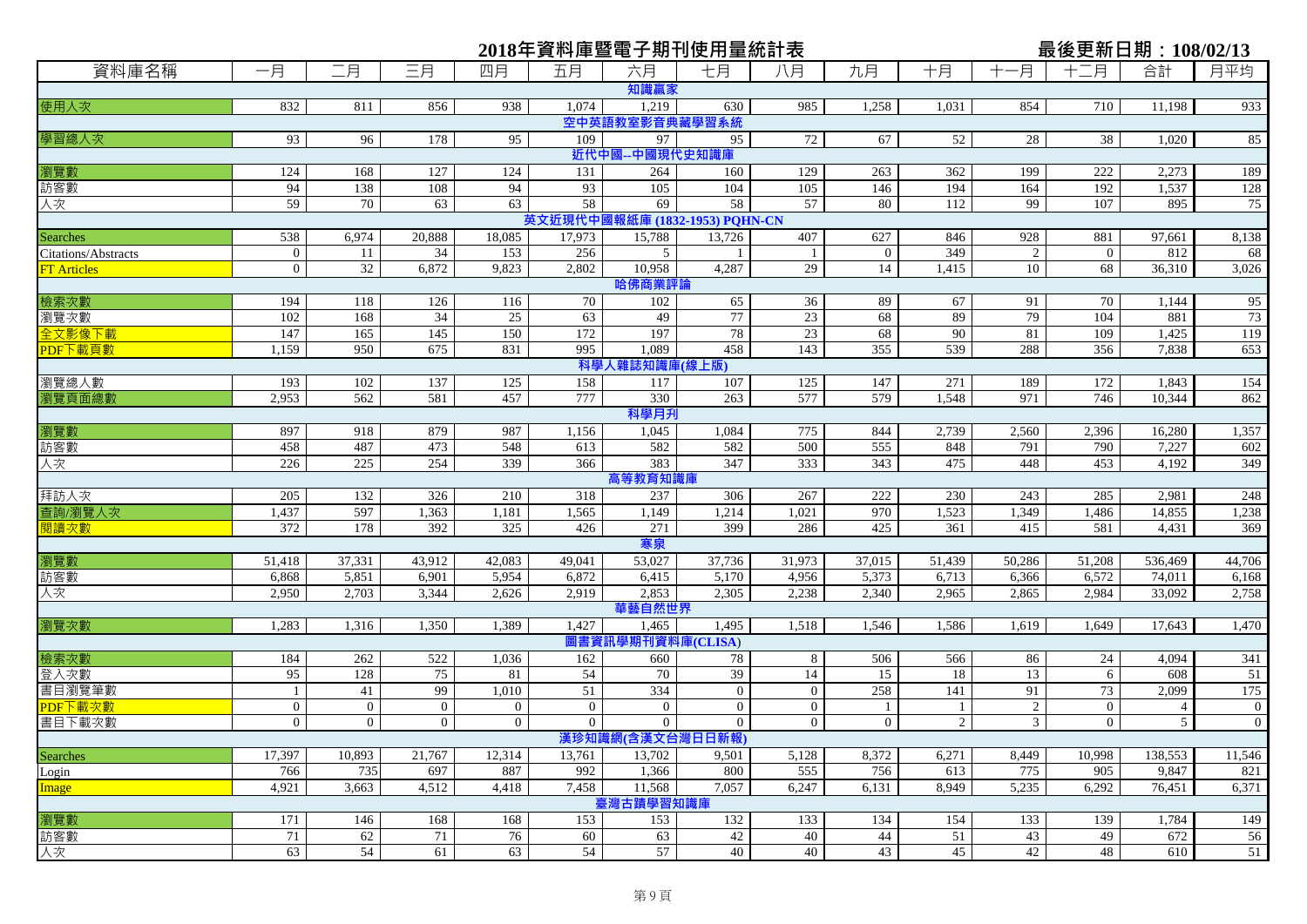|                 |                |                |                 |                 |                 |                             | 2018年資料庫暨電子期刊使用量統計表 |                 |                |                |                 | 最後更新日期:108/02/13    |                |                 |
|-----------------|----------------|----------------|-----------------|-----------------|-----------------|-----------------------------|---------------------|-----------------|----------------|----------------|-----------------|---------------------|----------------|-----------------|
| 資料庫名稱           | 一月             | 二月             | 三月              | 四月              | 五月              | 六月                          | 七月                  | 八月              | 九月             | 十月             | -月<br>$+$       | 十二月                 | 合計             | 月平均             |
|                 |                |                |                 |                 |                 | 臺灣百年寫真/GIS資料庫               |                     |                 |                |                |                 |                     |                |                 |
| 瀏覽數             | 1,979          | 487            | 632             | 1.003           | 727             | 516                         | 893                 | 341             | 482            | 1,548          | 1,123           | 543                 | 10,274         | 856             |
| 訪客數             | 160            | 114            | 117             | 117             | 122             | 115                         | 123                 | 96              | 102            | 158            | 148             | 148                 | 1,520          | 127             |
| 人次              | 119            | 92             | 111             | 102             | 112             | 112                         | 107                 | $\overline{90}$ | 96             | 121            | 124             | 114                 | 1.300          | 108             |
|                 |                |                |                 |                 |                 | 臺灣原住民學習知識庫                  |                     |                 |                |                |                 |                     |                |                 |
| 瀏覽數             | 352            | 254            | 336             | 313             | 575             | 294                         | 246                 | 279             | 326            | 335            | 266             | 266                 | 3,842          | 320             |
| 訪客數             | 78             | 63             | 71              | $\overline{72}$ | 81              | 69                          | 65                  | 71              | 80             | 89             | 68              | 68                  | 875            | 73              |
| 人次              | 39             | 34             | 38              | 44              | 47              | 39                          | 36                  | 38              | 46             | 49             | $\overline{37}$ | $\overline{38}$     | 485            | 40              |
|                 |                |                |                 |                 |                 | 臺灣新聞智慧網                     |                     |                 |                |                |                 |                     |                |                 |
| 檢索次數            | 665            | 282            | 2,509           | 398             | 695             | 913                         | 905                 | 801             | 2.098          | 857            | 2,810           | 1,861               | 14,794         | 1,233           |
| 登入次數            | 81             | 51             | 112             | 30              | 57              | 71                          | 45                  | 55              | 62             | 50             | 116             | 80                  | 810            | 68              |
| PDF下載次數         | 1,742          | 143            | 155             | 10              | 21              | 25                          | 28                  | $\overline{36}$ | 23             | 44             | 85              | 71                  | 2,383          | 199             |
| 書目下載            | 180            | $\overline{0}$ | 50              | $\overline{0}$  | 77              | $\Omega$<br>國文天地            | $\overline{0}$      | 100             | 303            | 26             | 110             | 751                 | 1,597          | 133             |
|                 | $\overline{4}$ | 36             | 30              | $\overline{4}$  | 25              | 11                          | 63                  | 12              | 31             | 25             | $\overline{0}$  | 20                  | 261            | $\overline{22}$ |
| 檢索次數            | 16             | 44             | 8               | $\overline{5}$  | $7\phantom{.0}$ |                             | 17                  | $\overline{4}$  | 20             | 16             | $\Omega$        |                     | 144            |                 |
| 登入次數<br>PDF下載次數 | $\overline{2}$ | 68             | 27              | $\overline{0}$  | $\overline{0}$  | $5\overline{)}$<br>$\theta$ | $\theta$            | $\overline{0}$  | $\overline{2}$ | 80             | $\theta$        | 2<br>$\overline{4}$ | 183            | 12<br>15        |
| 書目下載            | $\overline{0}$ | $\overline{0}$ | $\overline{0}$  | $\overline{0}$  | $\Omega$        | $\overline{2}$              | $\mathbf{1}$        | $\Omega$        | 43             | $\overline{0}$ | $\Omega$        | $\theta$            | 46             | $\overline{4}$  |
|                 |                |                |                 |                 |                 | 國家地理雜誌                      |                     |                 |                |                |                 |                     |                |                 |
| 線上借閱次數          | 16             | $\overline{4}$ | $5\overline{)}$ | 2               | $7\overline{ }$ | $7\overline{ }$             | 6                   | 11              | $\overline{4}$ | 14             | $\overline{4}$  | $\overline{0}$      | 80             | $\tau$          |
| 行動借閱次數          | $\mathbf{1}$   | $\mathbf{1}$   | $\overline{2}$  | $\overline{2}$  | 2               | $\overline{0}$              | $\overline{3}$      | $\mathfrak{Z}$  | $\overline{3}$ | 5 <sup>5</sup> | $\overline{3}$  | $\overline{3}$      | 28             | $\overline{2}$  |
|                 |                |                |                 |                 |                 | 線上臺灣歷史辭典                    |                     |                 |                |                |                 |                     |                |                 |
| 瀏覽數             | 760            | 511            | 551             | 527             | 589             | 563                         | 539                 | 548             | 541            | 660            | 729             | 563                 | 7,081          | 590             |
| 訪客數             | 111            | 94             | 98              | 94              | 100             | 98                          | 98                  | 99              | 101            | 119            | 110             | 99                  | 1,221          | 102             |
| 人次              | 74             | 66             | 66              | 65              | 69              | 68                          | 69                  | 68              | 71             | 83             | 78              | 68                  | 845            | 70              |
|                 |                |                |                 |                 |                 | 歷代書法碑帖集成                    |                     |                 |                |                |                 |                     |                |                 |
| 瀏覽數             | 10,289         | 13,553         | 14,907          | 14,569          | 12,700          | 12,639                      | 12,060              | 10,286          | 13,002         | 20,946         | 43,364          | 28,064              | 206,379        | 17,198          |
| 訪客數             | 3,202          | 2,972          | 2,937           | 3,402           | 3,181           | 3,221                       | 3,753               | 4,042           | 4,280          | 4,780          | 4,330           | 4,416               | 44,516         | 3,710           |
| 人次              | 934            | 867            | 993             | 942             | 929             | 981                         | 910                 | 925             | 962            | 1,165          | 1.033           | 1.030               | 11.671         | 973             |
|                 |                |                |                 |                 |                 | 聯合報系原版報紙資料庫                 |                     |                 |                |                |                 |                     |                |                 |
| 原版報紙頁面瀏覽次數      | 278            | 187            | 303             | 566             | 381             | 306                         | 335                 | 354             | 400            | 446            | 397             | 395                 | 4.348          | 362             |
| 紙看全版則           | 1,691          | 729            | 1,139           | 1,421           | 3,249           | 3,920                       | 4,126               | 4,056           | 4,590          | 5,189          | 6,818           | 8,663               | 45,591         | 3,799           |
| [公播版] 首頁點頭版     | $\overline{0}$ | $\overline{0}$ | $\overline{0}$  | $\overline{0}$  | $\overline{0}$  | $\overline{0}$              | $\Omega$            | $\overline{0}$  | $\Omega$       | $\overline{0}$ |                 |                     | $\overline{0}$ | $\overline{0}$  |
| [公播版] 翻頁換版      | $\overline{0}$ | $\overline{0}$ | $\overline{0}$  | $\overline{0}$  | $\overline{0}$  | $\mathbf{0}$<br>鵝湖          | $\overline{0}$      | $\overline{0}$  | $\overline{0}$ | $\overline{0}$ |                 |                     | $\overline{0}$ | $\overline{0}$  |
|                 | 69             | 810            |                 | 134             | 220             |                             |                     | 148             | 190            |                |                 | 107                 |                |                 |
| 瀏覽數<br>訪客數      | 68             | 253            | 243<br>222      | 124             | 196             | 248<br>218                  | 232<br>187          | 132             | 148            | 170<br>143     | 70<br>68        | 105                 | 2,641<br>1,864 | 220<br>155      |
| 人次              | 64             | 91             | 110             | 93              | 101             | 110                         | 95                  | 87              | 85             | 67             | 58              | 75                  | 1.036          | 86              |
|                 |                |                |                 |                 |                 |                             |                     |                 |                |                |                 |                     |                |                 |

[ 名詞對照]

1.檢索次數:Searches

2.登入次數:Signons、Sessions、Visits、Login、Count

3.查閱次數:Queries

4.目次查閱次數:TOC、TOCs Viewed、Table of Contents

5.摘要查閱次數:Abstracts、Abstracts Viewed

6.頁數查閱次數:Pages Viewed

7.全文下載次數:FT、Fulltext、FT Downloads、Full Text Total Requests、FT Articles、PDFs、Full Text HTML、Article Requests

8.網頁瀏覽次數:WebPages Requested

9.點擊次數:Hits